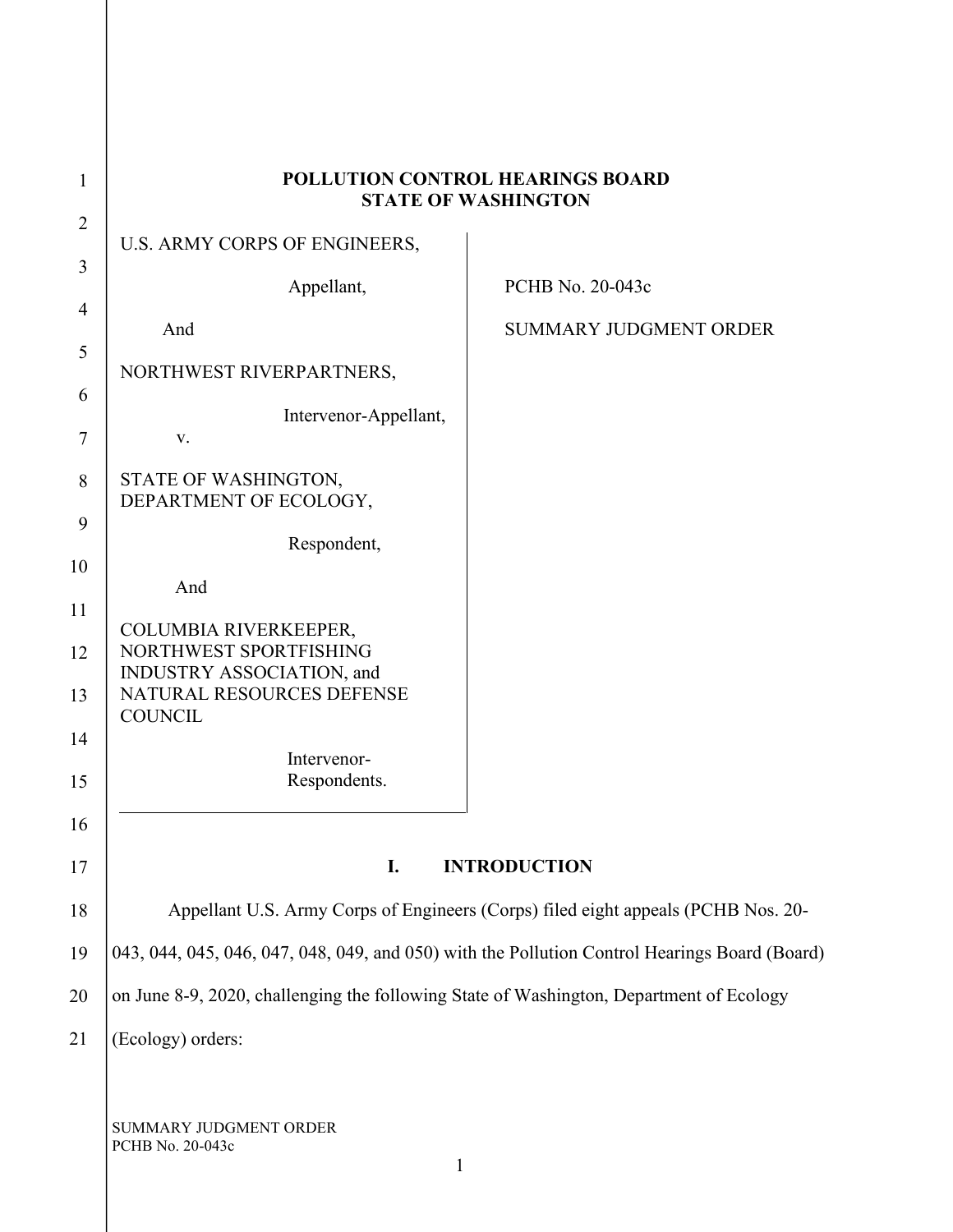| $\mathbf{1}$   | Order No. 18143, The Dalles Lock and Dam (NPDES <sup>1</sup> No. WA0026701),                 |  |
|----------------|----------------------------------------------------------------------------------------------|--|
| $\overline{2}$ | Order No. 18144, McNary Lock and Dam (NPDES Permit No. WA0026824),                           |  |
| 3              | Order No. 18147, Lower Granite Lock and Dam (NPDES Permit No. WA0026794),                    |  |
| $\overline{4}$ | Order No. 18148, Lower Monumental Lock and Dam (NPDES Permit No,                             |  |
| 5              | WA0026808),                                                                                  |  |
| 6              | Order No. 18150, Little Goose Lock and Dam (NPDES Permit No, WA0026786),                     |  |
| 7              | Order No. 18149, Ice Harbor Lock and Dam (NPDES Permit No. WA0026816),                       |  |
| 8              | Order No. 18146, Bonneville Project (NPDES Permit No, WA0026778), and                        |  |
| 9              | Order No. 18145, John Day Project (NPDES Permit No. WA0026832).                              |  |
| 10             | After a prehearing conference on June 29, 2020, the Presiding Officer consolidated the       |  |
| 11             | eight appeals into PCHB No. 20-043c. On July 29, 2020, Columbia Riverkeeper (Riverkeeper),   |  |
| 12             | Northwest Sportfishing Industry Association (NSIA), and the Natural Resources Defense        |  |
| 13             | Council (NRDC) moved for intervention in support of Ecology. Northwest Riverpartners         |  |
| 14             | (NWRP) moved for intervention in support of the Corps on August 5, 2020. On August 25,       |  |
| 15             | 2020, the Presiding Officer granted both intervention requests.                              |  |
| 16             | On May 17, 2021, Ecology filed a Motion for Partial Summary Judgment on Legal Issues         |  |
| 17             | 1-3 and 7-9, and Intervenor-Respondents filed a Motion for Partial Summary Judgment on Legal |  |
| 18             |                                                                                              |  |
| 19             |                                                                                              |  |
| 20             |                                                                                              |  |
| 21             |                                                                                              |  |

<span id="page-1-0"></span><sup>1</sup> National Pollutant Discharge Elimination System.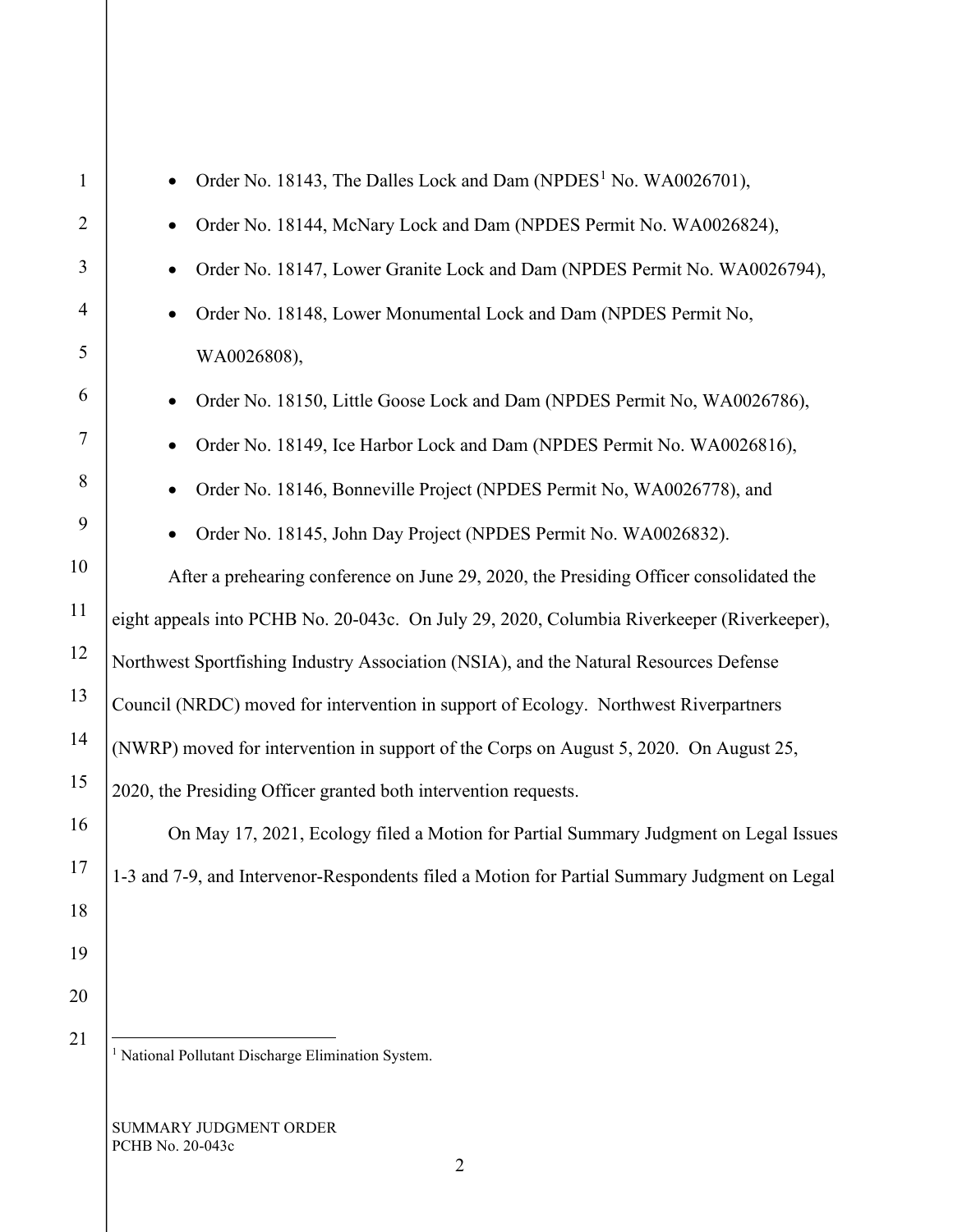1 2 Issues 1-2. The Corps filed a Motion for Summary Judgment on Legal Issues 1-9 on May 18, 2021.[2](#page-2-0)

| $\overline{3}$ | The Board deciding this matter was comprised of Board Chair Neil L. Wise, presiding,        |  |
|----------------|---------------------------------------------------------------------------------------------|--|
| $\overline{4}$ | and Board Members Carolina Sun-Widrow and Michelle Gonzalez. Assistant District Counsel     |  |
| 5              | Michaela M. Murdock, Robert D. Eskildsen, Jr., and Leanne Holm appeared on behalf of the    |  |
| 6              | Corps and Senior Counsel Thomas J. Young and Assistant Attorney General Phyllis J. Barney   |  |
| $\tau$         | appeared on behalf of Ecology. Attorney Jenna Mandell-Rice represented Intervenor-Appellant |  |
| 8              | (NWRP) and attorneys Todd True, Marisa Ordonia, and Miles Johnson represented Intervenor-   |  |
| 9              | Respondents (Riverkeepers, NSIA, and NRDC).                                                 |  |
| 10             | In ruling on the Motions, the Board considered the following materials:                     |  |
| 11             | 1. Notices of Appeal (Corps Appeals);                                                       |  |
| 12             | 2. Respondent State of Washington, Department of Ecology's Motion for Partial               |  |
| 13             | Summary Judgment on Issues 1-3 and 7-9 ( <i>Ecology Motion</i> );                           |  |
| 14             | 3. Declaration of Phyllis Barney in Support of Respondent State of Washington,              |  |
| 15             | Department of Ecology's Motion for Partial Summary Judgment on Issues 1-3 and 7-            |  |
| 16             | 9 (Barney Decl.) with attached Exhibits A-C;                                                |  |
| 17             | 4. Declaration of Chand Brown in Support of Respondent State of Washington,                 |  |
| 18             | Department of Ecology's Motion for Partial Summary Judgment on Issues 1-3 and 7-            |  |
| 19             | 9 (Brown Decl.);                                                                            |  |
| 20             |                                                                                             |  |

<span id="page-2-0"></span><sup>21</sup>

<sup>&</sup>lt;sup>2</sup> The Corps informed ELUHO staff of the attempt to file on May 17, 2021, but the email did not go through due to the large size.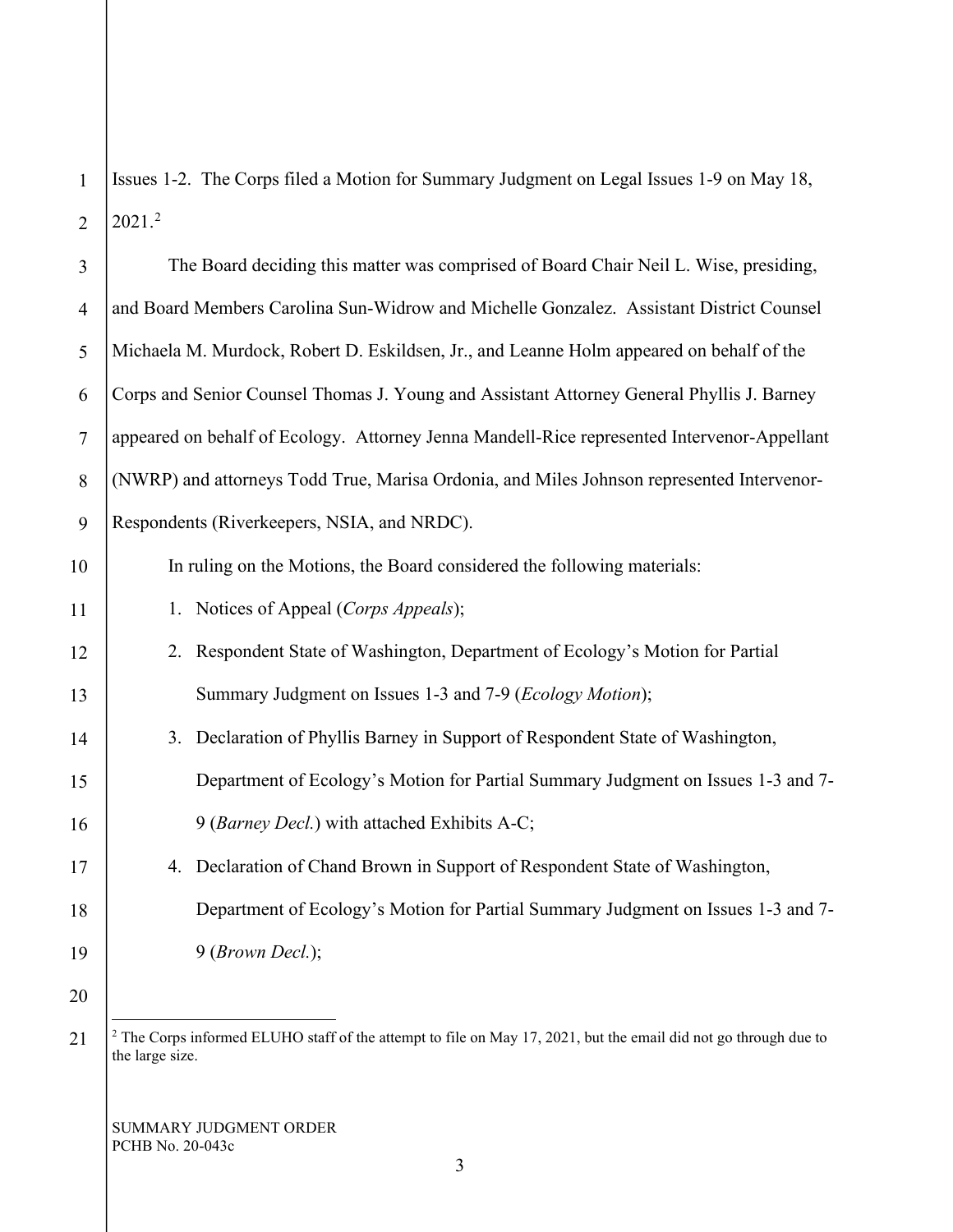| $\mathbf{1}$ | 5. Respondent Department of Ecology's Reply in Support of Motion for Partial        |
|--------------|-------------------------------------------------------------------------------------|
| 2            | Summary Judgment on Issues 1-3 and 7-9 ( <i>Ecology Reply</i> );                    |
| 3            | Intervenor-Respondents Motion for Partial Summary Judgment on Issues 1 and 2<br>6.  |
| 4            | (Intervenor-Respondent Motion);                                                     |
| 5            | 7. Declaration of Marisa Ordonia in Support of Intervenor-Respondents Motion for    |
| 6            | Partial Summary Judgment on Issues 1 and 2 (Ordonia Decl.) with attached Exhibits   |
| 7            | $1 - 11;$                                                                           |
| 8            | 8. Intervenor-Respondents' Reply in Support of their Motion for Partial Summary     |
| 9            | Judgment on Issues 1 and 2 (Intervenor-Respondent Reply);                           |
| 10           | 9. Appellants' Response in Opposition to Respondent's and Respondent-Intervenor's   |
| 11           | Motions for Partial Summary Judgment (Corps Response);                              |
| 12           | 10. Appellant Motion for Summary Judgment (Corps Motion);                           |
| 13           | 11. Declaration of Daniel Ferguson Turner (Turner Decl.);                           |
| 14           | 12. Declaration of Michaela Murdock in Support of Appellant's Motion for Summary    |
| 15           | Judgment (Murdock Decl.), with attached Exhibits A-P;                               |
| 16           | 13. Respondent State of Washington, Department of Ecology's Response in Opposition  |
| 17           | to Motion for Summary Judgment (Ecology Response);                                  |
| 18           | 14. Intervenor-Respondents' Response to U.S. Army Corps of Engineer's Motion for    |
| 19           | Summary Judgment (Intervenor-Respondent Response);                                  |
| 20           | 15. Appellants' Reply in Support of Motion for Summary Judgment (Corps Reply); and, |
| 21           | 16. The Board's file on PCHB No. 20-043c.                                           |
|              |                                                                                     |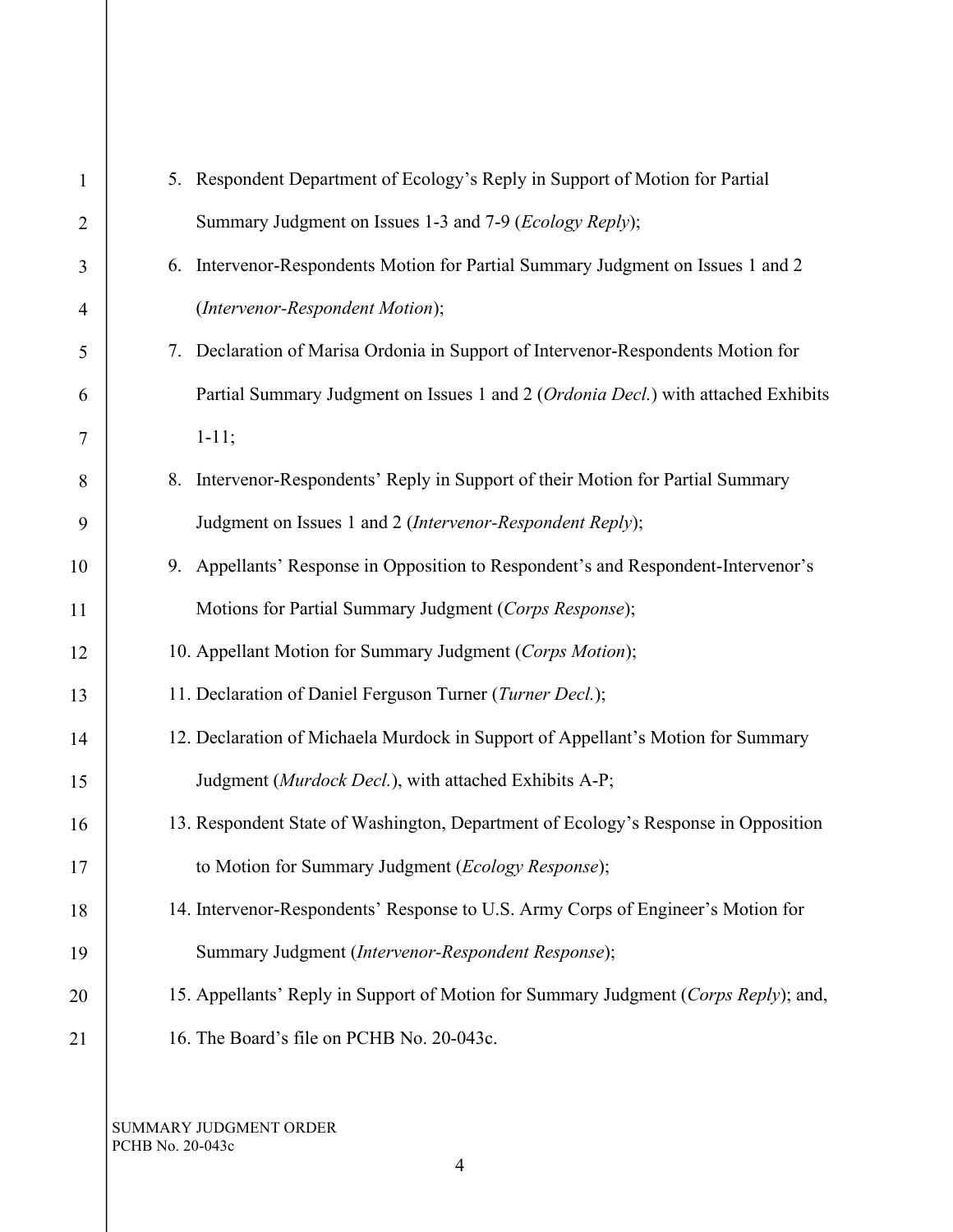#### **II. BACKGROUND**

The Corps operates and maintains eight federal dams on the Columbia and Lower Snake Rivers: The Dalles, McNary, John Day, Bonneville, Lower Granite, Lower Monumental, Ice Harbor, and Little Goose. These dams were constructed in the 1950s through the 1970s pursuant to federal legislation. The federal laws direct the Corps to construct, operate, and maintain the dams to accomplish multiple purposes, such as hydroelectric power generation, navigation, flood control, and irrigation. *Murdock Decl., ¶ 5*.

8 9 10 11 12 13 14 15 The dams release water from various outfalls into the rivers downstream of the dam. The outfalls come from a variety of sources such as dewatering, drainage, spillway, and navigation lock sumps, or turbine, fish unit, or transformer cooling water. Water released from the outfalls may include heat, oil, grease, ammonia, and suspended solids. *Murdock Decl., Ex. E (Bonneville NPDES Application).* The Corps' NPDES applications seek authorization for discharges of certain pollutants such as oil and grease from outfalls. *Corps Appeal, p.13.* These pollutants are toxic to aquatic species. *Intervenor-Respondent Motion, pp. 5-6; Ordonia Decl., Ex. 9 (spill emails).*

Washington has identified portions of the Columbia and lower Snake Rivers as impaired under Section 303(d) of the federal Clean Water Act (CWA) because of temperatures that exceed the State's water quality standards.<sup>[3](#page-4-0)</sup> The temperature standards are designed to protect beneficial

20

<span id="page-4-0"></span>21

19

16

17

18

1

2

3

4

5

6

 $3$  Section 303(c) of the CWA requires states to establish water quality standards that identify each waterbody's designated uses and the criteria needed to support those uses. Section 303(d) requires states to develop lists of impaired waters that fail to meet the standards. *Barney Decl., Ex. A, p. 1.*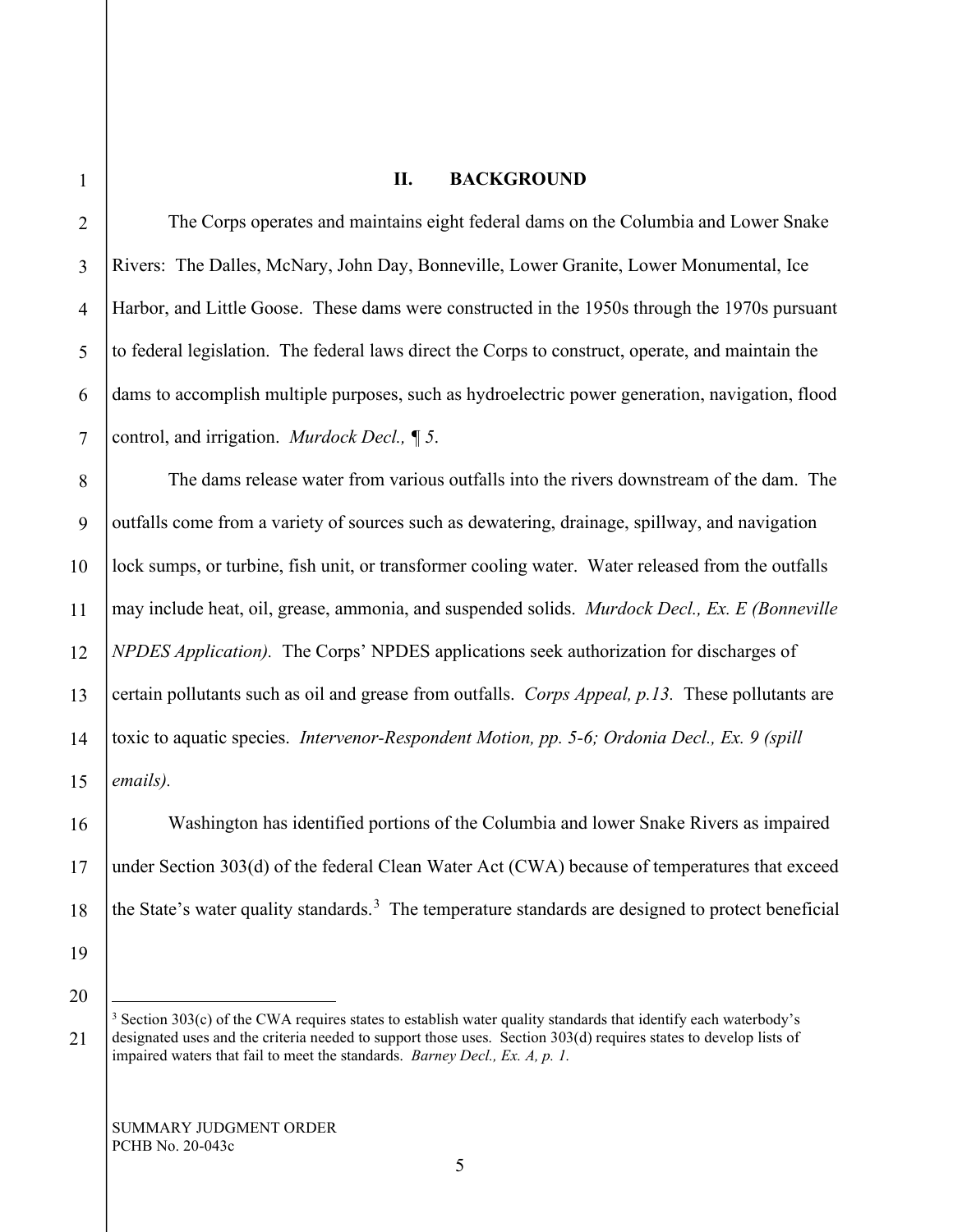1 2 uses in those waters, the most sensitive of which are migrating and spawning salmon. *Barney Decl, Ex. A (EPA's Draft TMDL), p. 1; see also Intervenor-Respondent Motion, pp. 3-5.*

3 4 5 6 7 8 The concept of Total Maximum Daily Load analysis (TMDLs) comes from Section 303(d) of the CWA. TMDLs assign pollution limits to each pollution source, such that the total amount of pollution in a waterway will not violate water quality standards. The EPA released a temperature TMDL for the Columbia and Lower Snake rivers on May 18, 2020. *Barney Decl., Ex. A, pp. 1-2.* EPA recognized that even if all the allocations in its TMDL are implemented, it is unlikely that the water quality standards will be met in all situations. *Id., p. 2.*

9 10 11 12 13 14 15 16 17 The lower Columbia and Snake River dams are run-of-river projects and river water will pass through the reservoirs in one to eight days in the summer. *Turner Decl., p.3, ¶ 3.* With these projects, the outflow temperature is mainly dependent on the inflow temperature, due to the short residence time. *Id., p. 4, ¶ 4.* Therefore, these dams have difficulty addressing temperature issues. However, the dams may be operated in such a way to mitigate some of these temperature effects. Some of the upstream dams may actually be a source of cooler water or can spill water from depths where the water temperature is lower. *Brown Decl., ¶¶ 3-5, 9; Barney Decl., Ex. B, p. 2 (Corps Comment Letter).* Another example of temperature mitigation is the use of cooling pumps and sprayers in adult fish ladders. *Id.*

18 19 20 21 Total dissolved gas (TDG) is a common water quality problem associated with the operation of hydropower dams. Spilling water at a dam results in increased TDG levels in downstream waters. *Turner Decl., p. 8, ¶ 1.* High TDG levels have detrimental impacts to aquatic life in the river. Ecology and the Corps have worked together on gas abatement plans for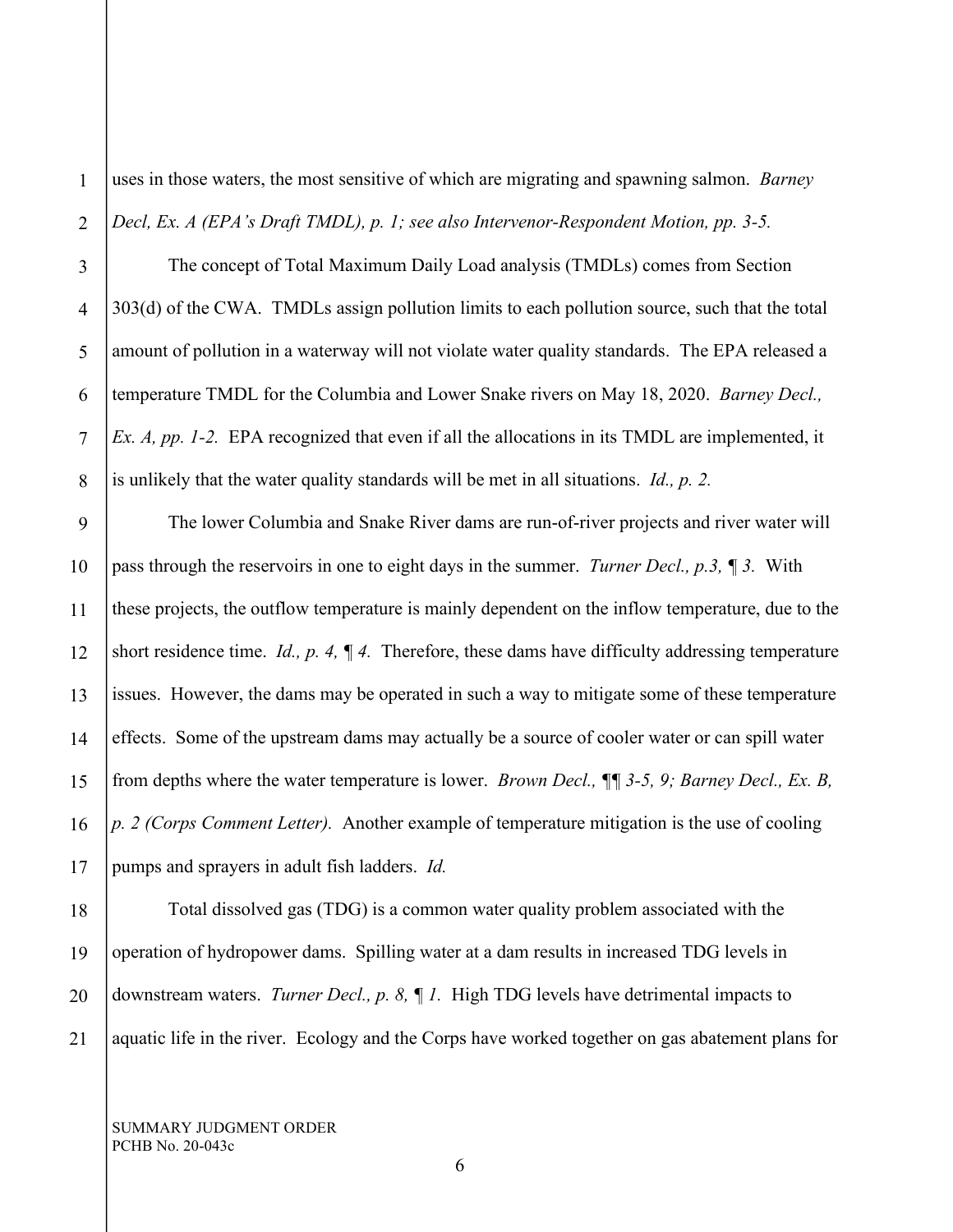1 2 3 4 5 6 7 8 9 10 11 12 13 14 15 16 17 18 19 over 20 years and progress has been made. *Brown Decl., ¶¶ 6-7.* The Corps has installed spillway deflectors at seven of the dams to minimize TDG production. *Turner Decl., p.9, ¶ 3.* The Corps' operations generally comply with TDG standards, but there are certain situations that cause exceedances of the TDG standards. *Corps Appeal, pp. 7-8.* These consolidated appeals involve water quality requirements for the Columbia and Lower Snake river dams. Section 301 of the CWA, 33 U.S.C. § 1311, prohibits the discharge of any pollutant except in compliance with an NPDES permit issued under 33 U.S.C. § 1342. Section 401 of the CWA provides that an applicant for a federal license or permit (including an NPDES permit) must submit a water quality certification (401 Certification) from the applicable State to the permitting agency.[4](#page-6-0) 33 U.S.C. § 1341(a)*; Corps Appeal, p. 3*. On March 18, 2020, the United States Environmental Protection Agency (EPA) issued draft NPDES permits for discharge of pollutants from the eight dams.<sup>[5](#page-6-1)</sup> At the same time, EPA requested 401 Certifications from Ecology. *Corps Appeal, p. 13*. Ecology issued the final 401 Certifications on May 7, 2020. *Id., at 14*. The eight 401 Certifications contain largely identical conditions. *Id., at 4.* Following issuance of the 401 Certifications, EPA issued a temperature TMDL determination for the Columbia and Lower Snake Rivers. *Murdock Decl., ¶ 9.* The Corps filed its Notices of Appeal on June 8-9, 2020. EPA published revised draft NPDES permits on

<span id="page-6-0"></span><sup>20</sup> <sup>4</sup> Ecology has been designated as the state water pollution control agency for all purposes of the CWA and issues 401 Certifications. RCW 90.48.260.

<span id="page-6-1"></span><sup>21</sup> <sup>5</sup> Although EPA has delegated Ecology authority to issue certain NPDES permits, EPA has retained authority to issue NPDES permits for federally owned facilities in Washington such as the dams in this appeal. *Corps Appeal, p. 13.*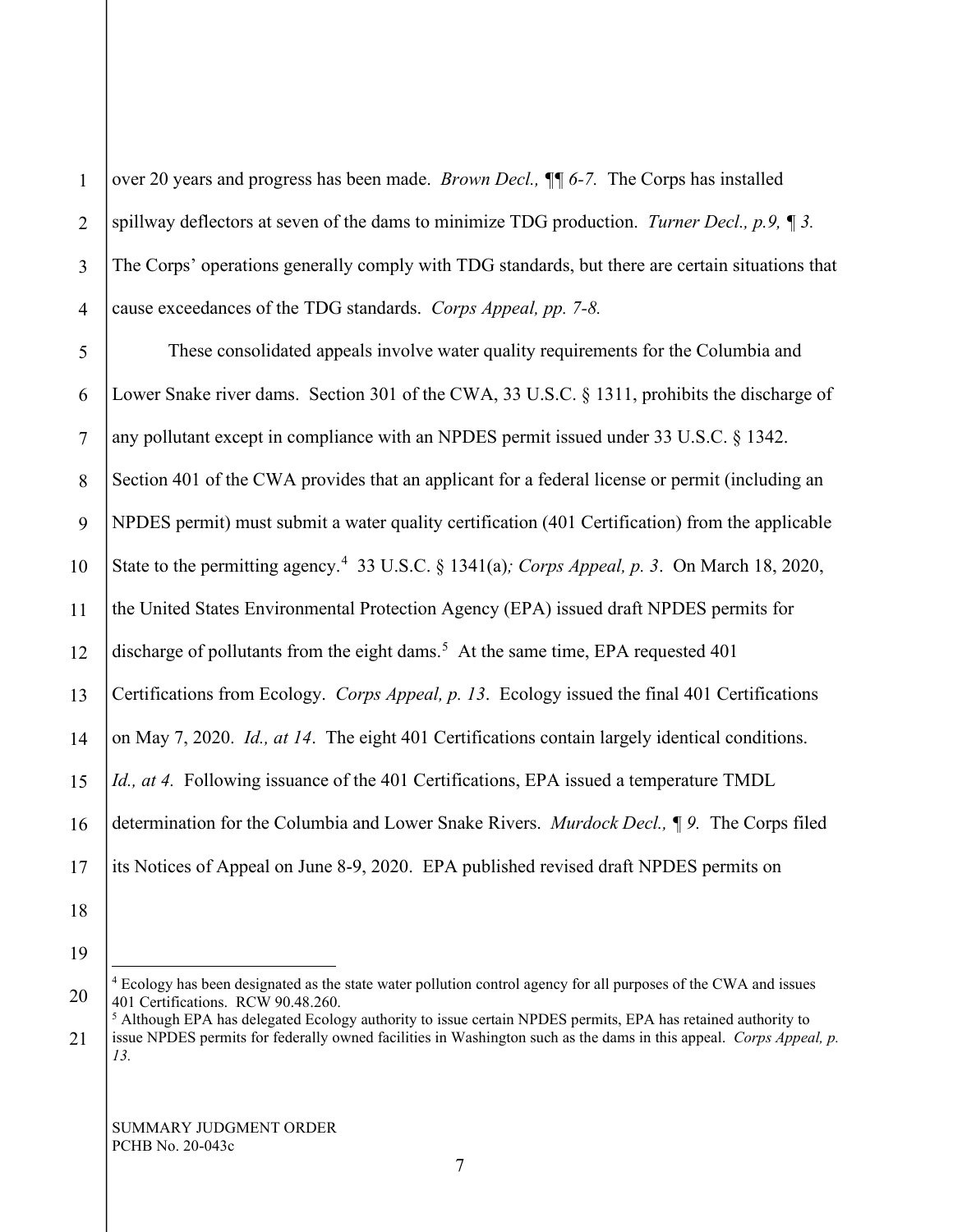| $\mathbf{1}$   | January 15, 2021. As of the date of this Order, final NPDES permits incorporating the 401    |  |
|----------------|----------------------------------------------------------------------------------------------|--|
| $\overline{2}$ | Certification conditions have not been issued. <i>Id., at</i> $\P$ 10.                       |  |
| $\overline{3}$ | The draft NPDES permits included a Schedule of Submissions, Limitations and                  |  |
| $\overline{4}$ | Monitoring Requirements, Special Conditions, General Monitoring, Recording and Reporting     |  |
| 5              | Requirements, Compliance Responsibilities, General Provisions, Definitions, and Appendices A |  |
| 6              | (Minimum Levels) and B (Best Management Practices Plan). Several of the Special Conditions   |  |
| $\tau$         | are relevant to this appeal:                                                                 |  |
| 8              | Special Condition II.A. requires a quality assurance plan (QAP) for all<br>$\bullet$         |  |
| 9              | monitoring required by the NPDES. The permittee must submit written                          |  |
| 10             | notice to the EPA and Ecology that the QAP has been developed and                            |  |
| 11             | implemented. Copies of the QAP must be kept on site and made available                       |  |
| 12             | to the EPA and/or Ecology upon request.                                                      |  |
| 13             | Special Condition II.B. provides that the permittee shall develop and<br>$\bullet$           |  |
| 14             | implement a Best Management Practices (BMP) Plan which incorporates                          |  |
| 15             | objectives and specific requirements in the condition and Appendix B. The                    |  |
| 16             | permittee must submit written notice to the EPA and Ecology that the BMP                     |  |
| 17             | Plan has been developed and implemented. EPA may require modifications                       |  |
| 18             | to the Plan to meet minimum requirements. The Plan must also be retained                     |  |
| 19             | on-site and made available to the EPA and/or Ecology upon request. This                      |  |
| 20             | condition also requires annual reports.                                                      |  |
| 21             |                                                                                              |  |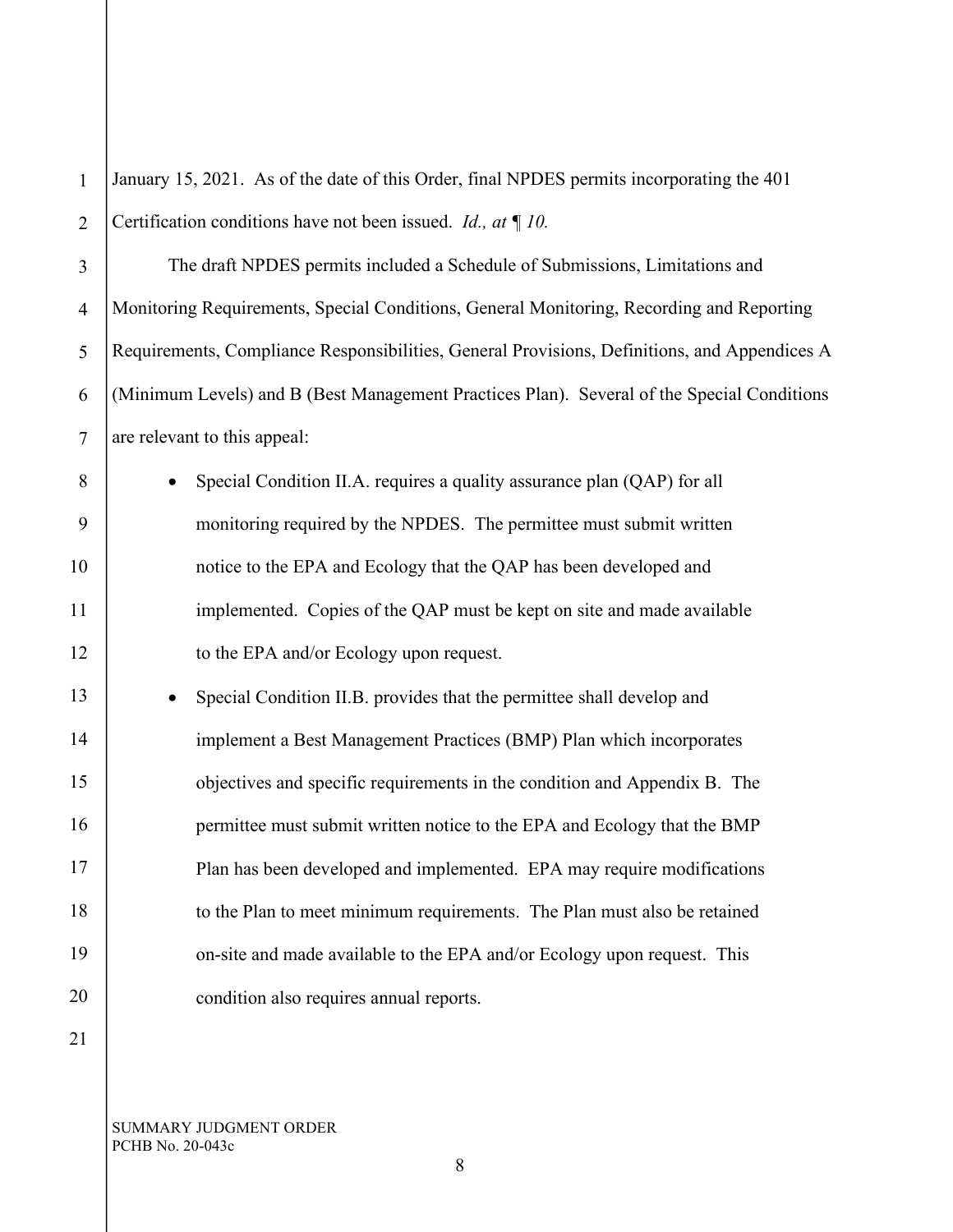| $\mathbf{1}$   | Special Condition II.C. requires the permittee to select Environmentally                    |                                                                                            |  |
|----------------|---------------------------------------------------------------------------------------------|--------------------------------------------------------------------------------------------|--|
| $\overline{2}$ | Acceptable Lubricants (EALs) for all oil to water interfaces at the dams,                   |                                                                                            |  |
| 3              | unless technically infeasible. This condition also requires annual reports.                 |                                                                                            |  |
| 4              | Special Condition II.D. requires the permittee to develop a polychlorinated                 |                                                                                            |  |
| 5              | biphenyls (PCB) Management Plan (PMP) and submit the plan to EPA and                        |                                                                                            |  |
| 6              | Ecology. This condition also requires annual reports.                                       |                                                                                            |  |
| $\tau$         | Special Condition II.E. contains cooling water intake structure requirements<br>$\bullet$   |                                                                                            |  |
| 8              | to minimize adverse impacts from impingement and entrainment. The                           |                                                                                            |  |
| 9              | permittee is required to use Best Technology Available (BTA) for                            |                                                                                            |  |
| 10             | minimizing adverse environmental impacts on fish in various life stages.                    |                                                                                            |  |
| 11             | The permittee must also conduct regular visual inspections, maintain a copy                 |                                                                                            |  |
| 12             | of the most current Fish Passage Plan on site, and submit annual reports.                   |                                                                                            |  |
| 13             | The Compliance section of the NPDES notifies the permittee that there are<br>$\bullet$      |                                                                                            |  |
| 14             | administrative, civil, and criminal penalties for noncompliance.                            |                                                                                            |  |
| 15             | Corps Appeal, Att. 2 (Draft NPDES permit), pp. 12-18, 23-25.                                |                                                                                            |  |
| 16             | The 401 Certifications for the eight dams are substantially the same, with the exception    |                                                                                            |  |
| 17             | of the McNary Dam, which does not address cooling water intake structures. Corps Motion, p. |                                                                                            |  |
| 18             | 7; Corps Appeals, p. 4.                                                                     |                                                                                            |  |
| 19             | The 401 Certifications are triggered by and mirror the draft NPDES permits. The 401         |                                                                                            |  |
| 20             |                                                                                             | Certifications contain conditions related to a QAP, BMP Plan, EALs, PMP, and cooling water |  |
| 21             |                                                                                             |                                                                                            |  |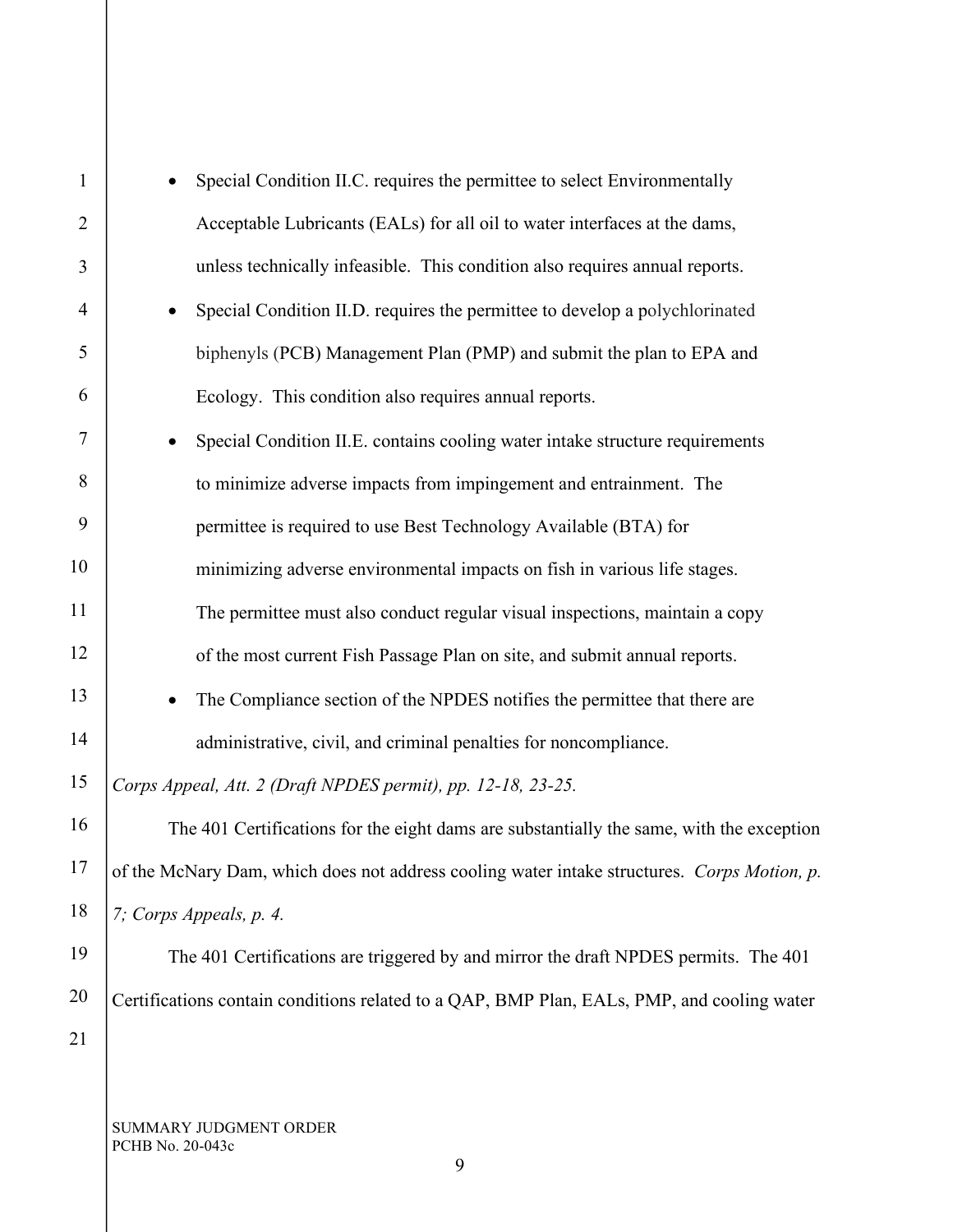| $\mathbf{1}$   | intake structures. The 401 Certifications primarily add review and approval provisions to the                                                                                          |  |
|----------------|----------------------------------------------------------------------------------------------------------------------------------------------------------------------------------------|--|
| $\overline{2}$ | plans already required by the draft NPDES permits.                                                                                                                                     |  |
| 3              | Section B of the Certifications includes the following requirements: <sup>6</sup>                                                                                                      |  |
| $\overline{4}$ | In addition to the draft NPDES requirements for temperature monitoring, the<br>$\bullet$                                                                                               |  |
| 5              | permittee must implement temperature control strategies and meet TMDL allocations.                                                                                                     |  |
| 6              | The permittee must also comply with state total dissolved gas standards. The                                                                                                           |  |
| 7              | permittee must consult with Ecology and develop a water quality attainment plan                                                                                                        |  |
| 8              | (WQAP). The WQAP must include a detailed strategy for achieving state water                                                                                                            |  |
| 9              | quality standards for temperature and associated designated uses. Ecology must                                                                                                         |  |
| 10             | approve the final WQAP and required progress reports. Condition B.2.                                                                                                                   |  |
| 11             | Ecology must review and approve the NPDES QAP. Condition B.3.                                                                                                                          |  |
| 12             | The BMP Plan must be subject to EPA review and approval. <sup>7</sup> Sampling under the                                                                                               |  |
| 13             | Plan must quantify source identification and reductions to support an adaptive                                                                                                         |  |
| 14             | management process. The sample design and data analysis must be included in the                                                                                                        |  |
| 15             | QAP. The annual reports must include the adaptive management procedures that                                                                                                           |  |
| 16             | were implemented based on the monitoring results. Condition B.4.                                                                                                                       |  |
| 17             | EPA must review and approve all EAL annual reports. The initial EAL report must                                                                                                        |  |
| 18             | be reviewed and approved by both EPA and Ecology to ensure that the permittee's                                                                                                        |  |
| 19             |                                                                                                                                                                                        |  |
| 20             | $6$ Corps Appeal, Att. 1 (401 Certification).<br><sup>7</sup> The Corps argues that this type of condition impermissibly interferes with EPA's discretion. <i>Corps Motion, p. 22.</i> |  |
|                | Ecology states that EPA has not objected to these conditions and that the Corps has no standing to raise that issue.                                                                   |  |

<span id="page-9-1"></span><span id="page-9-0"></span><sup>21</sup> *Ecology Response, p. 8.* The matter has not been included in the Legal Issues in this case, and the Board will not rule on this claim.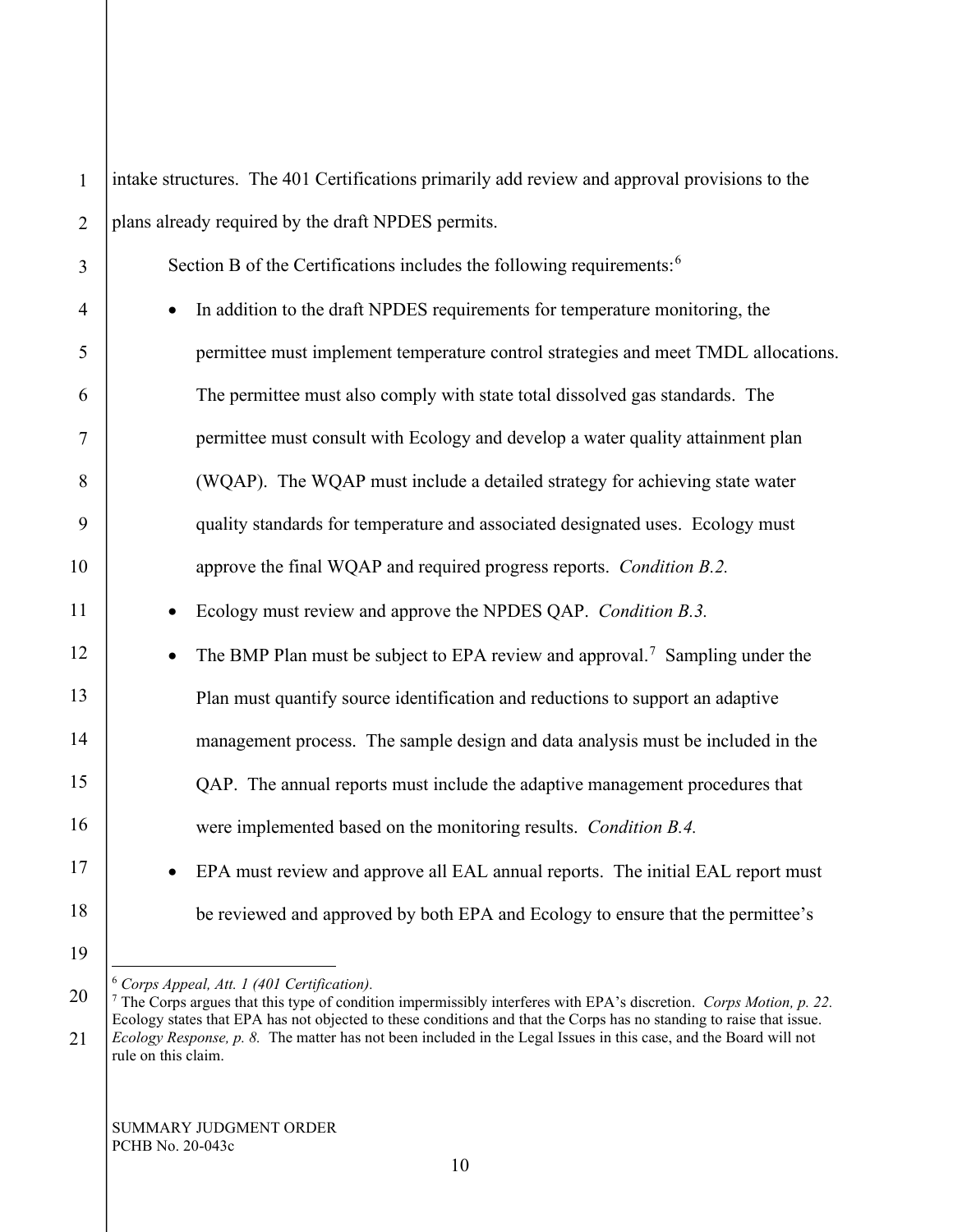| $\mathbf{1}$   | approach is comprehensive, accurate, and consistent with the state's interpretation of         |
|----------------|------------------------------------------------------------------------------------------------|
| $\overline{2}$ | technical infeasibility. Condition B.5.                                                        |
| 3              | EPA and Ecology must review and approve the initial PMP. Any annual updates                    |
| 4              | must be reviewed and approved by EPA. Condition B.6.                                           |
| 5              | EPA must review and approve the cooling water intake structure annual report. The              |
| 6              | initial annual report must be reviewed by Ecology. The permittee must develop an               |
| 7              | operation and maintenance manual. Condition B.7.                                               |
| 8              | The 401 Certifications also contain several "reopener" clauses:                                |
| 9              | Ecology can issue additional orders and retains continuing jurisdiction to make                |
| 10             | modifications through supplemental orders. Condition A.5.                                      |
| 11             | In the event of changes to state water quality laws or standards, Ecology may issue an         |
| 12             | amendment to the 401 Certifications. Condition A.6.                                            |
| 13             | EPA must include a re-opener clause in the final permit to incorporate TMDL                    |
| 14             | wasteload allocations. Condition B.2.a.                                                        |
| 15             | Ecology reserves the right to modify the 401 Certifications to incorporate additional          |
| 16             | compliance schedules for the WQAP. Condition B.2.e.                                            |
| 17             | Ecology reserves the right to reopen the 401 Certifications if the agency does not             |
| 18             | agree with EPA's BTA determination. Condition B.7.c.                                           |
| 19             | The 401 Certifications require that EPA enforce the NPDES and 401 Certification                |
| 20             | requirements. General Condition A.3., Condition D. The 401 Certifications also state that they |
| 21             | are based on the terms and conditions contained in the draft NPDES, and that if EPA does not   |
|                |                                                                                                |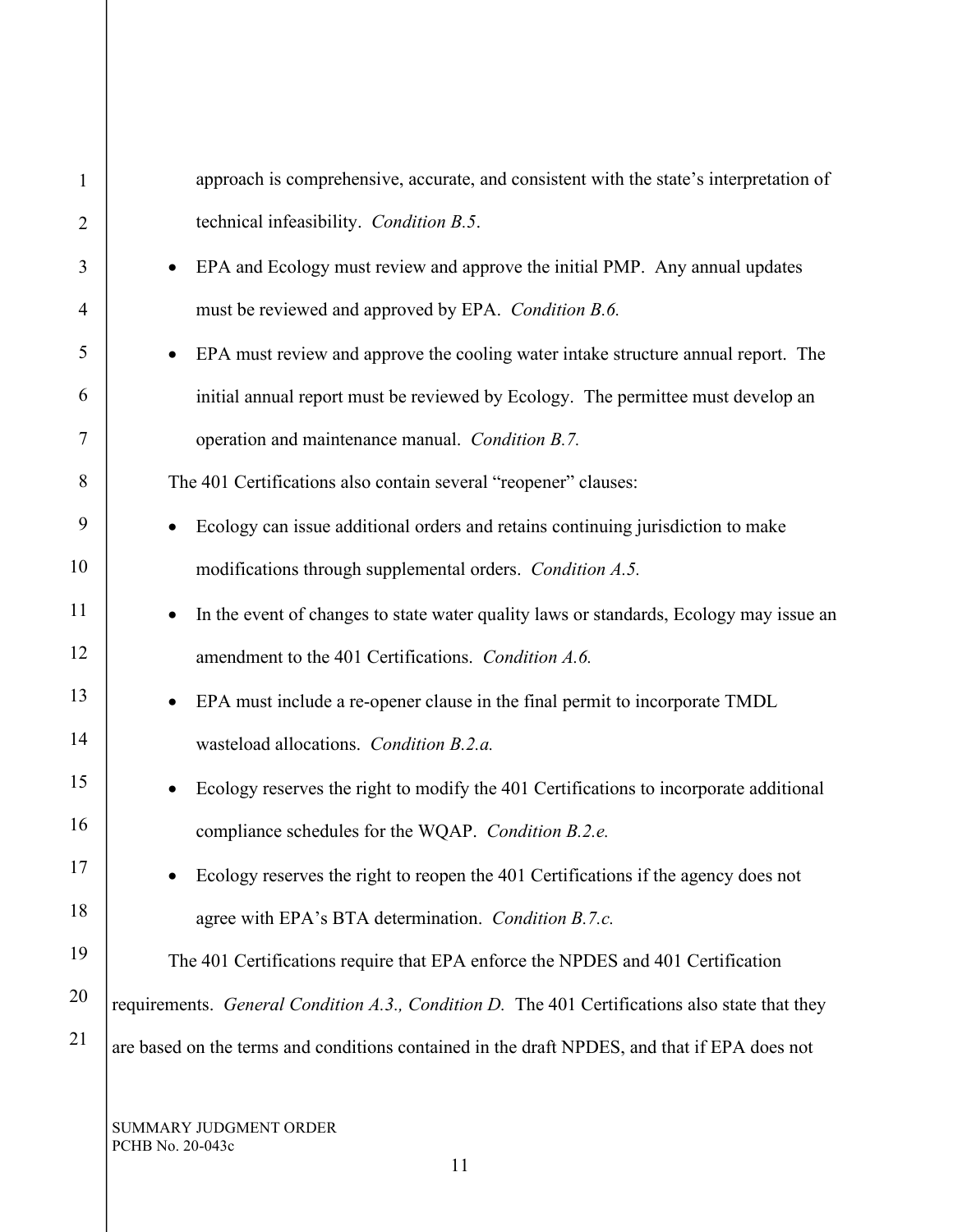1 2 include all the 401 Certification requirements in the final NPDES, then the 401 Certification request is deemed denied, and EPA must request a new 401 Certification. *401 Certification Cover Page.*

#### **III. ANALYSIS**

# **A. Legal Standards**

#### **1. Summary Judgment**

Summary judgment is a procedure available to avoid unnecessary trials where there is no genuine issue of material fact. *Am. Express Centurion Bank v. Stratman*, 172 Wn. App. 667, 675-76, 292 P.3d 128 (2012). The summary judgment procedure is designed to eliminate trial if only questions of law remain for resolution, and neither party contests the facts relevant to a legal determination. *Rainier Nat'l Bank v. Security State Bank*, 59 Wn. App. 161, 164, 796 P.2d 443 (1990), *review denied*, 117 Wn.2d 1004 (1991).

19 20 21 The party moving for summary judgment must show that there are no genuine issues of material fact and the moving party is entitled to judgment as a matter of law. *Magula v. Benton Franklin Title Co., Inc*., 131 Wn.2d 171, 182, 930 P.2d 307 (1997). A material fact in a summary judgment proceeding is one affecting the outcome under the governing law. *Eriks v. Denver*, 118 Wn.2d 451, 456, 824 P.2d 1207 (1992). Summary judgment is subject to a burden shifting scheme. If the moving party satisfies its burden, then the non-moving party must present evidence demonstrating that material facts are in dispute. *Atherton Condo Ass'n v. Blume Dev. Co*., 115 Wn.2d 506, 516, 799 P.2d 250 (1990); *Tario v. Dep't of Ecology*, PCHB No. 05-091, p. 12 (March 2, 2006). In a summary judgment proceeding, all facts and reasonable inferences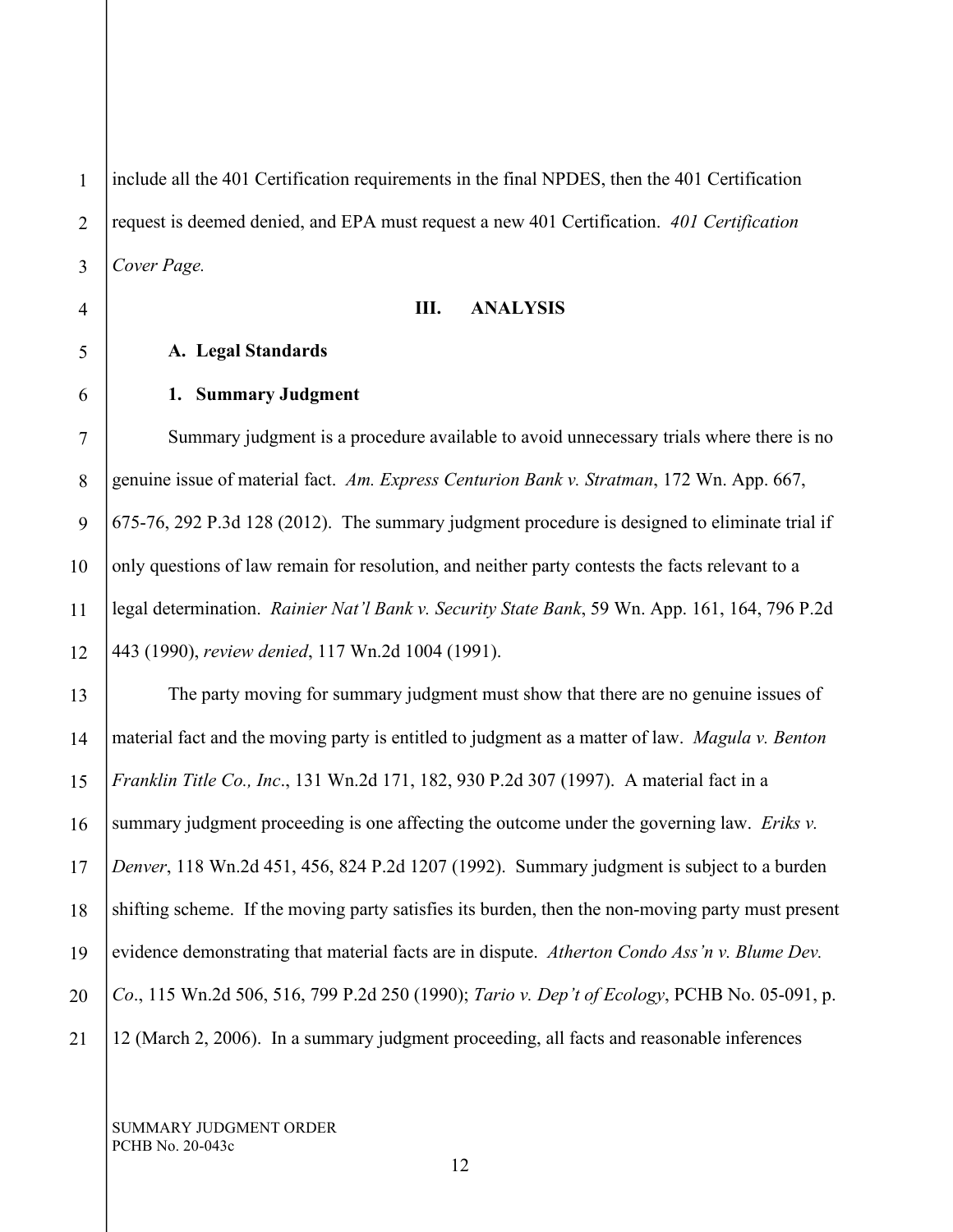1 2 3 4 must be construed in favor of the nonmoving party. *Jones v. Allstate Ins. Co*., 146 Wn.2d 291, 300, 45 P.3d 1068 (2002). However, the non-moving party must set forth specific facts in opposition to the summary judgment motion, and not just bare allegations. *Anica v. Wal-Mart Stores, Inc*. 120 Wn. App. 481, 487-88, 84 P.3d 1231 (2004). These facts must sufficiently rebut the moving party's contentions and show that a genuine issue of material fact exists. The nonmoving party cannot rely on argumentative assertions, speculative statements, or conclusory allegations to defeat summary judgment. *Seiber v. Poulsbo Marine Center, Inc*., 136 Wn. App. 731, 736, 150 P.3d 633 (2007). Once it is determined that no genuine issues of material fact exist, the court then analyzes which party is entitled to judgment as a matter of law. *Skagit Hill Recycling v. Skagit Co*., 162 Wn. App. 308, 318, 253 P.3d 1135 (2011).

# **2. CWA § 401 Certifications**

As stated earlier, if a project will result in a discharge into navigable water, Section 401 of the CWA requires that the project proponent obtain certification that state water quality standards will not be violated. The 401 Certification must set forth limitations and monitoring requirements necessary to assure that permit applicants will comply with state law. Federal regulations require that the 401 Certification state there is a reasonable assurance that the activity will be conducted in a manner which will not violate applicable water quality standards. The 401 Certification must contain any conditions which the certifying agency deems necessary or desirable. *Port of Seattle v. Pollution Control Hrg's Bd.,* 151 Wn.2d 568, 589, 90 P.3d 659 (2004) (citing federal statutes and regulations).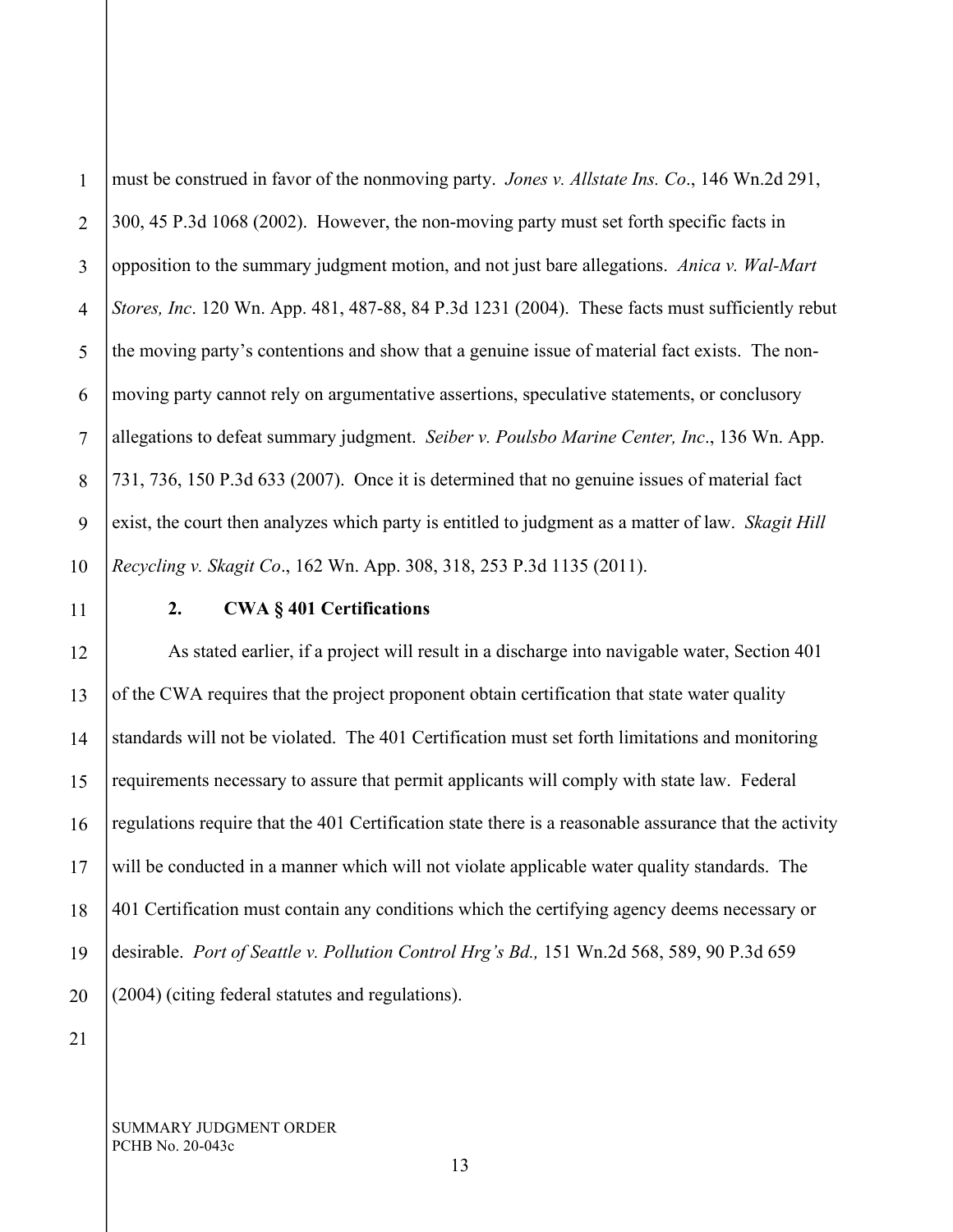| $\mathbf{1}$   | Ecology approaches the reasonable assurance requirement with a two-step analysis.                                                                                             |  |
|----------------|-------------------------------------------------------------------------------------------------------------------------------------------------------------------------------|--|
| $\overline{2}$ | First, Ecology determines whether water quality standards can and will be met. Second, Ecology                                                                                |  |
| 3              | addresses any areas of uncertainty by including measures that will remove or reduce the                                                                                       |  |
| $\overline{4}$ | uncertainty. <i>Id.</i> at 591.                                                                                                                                               |  |
| 5              | Ecology has adopted specific water quality standards which are found in Chapter 173-                                                                                          |  |
| 6              | 201A WAC. The standards consist of narrative criteria protecting the beneficial uses of state                                                                                 |  |
| $\tau$         | waters, numeric criteria for conventional pollutants and toxic substances, and an antidegradation                                                                             |  |
| 8              | policy. <i>Id.</i> at 590.                                                                                                                                                    |  |
| 9              | In this Board proceeding, the Corps bears the overall burden of proving by a                                                                                                  |  |
| 10             | preponderance of the evidence that the 401 Certifications are not lawful. The scope and standard                                                                              |  |
| 11             | of review is de novo. Id. at 592; WAC 371-08-485. The Board gives great weight to Ecology's                                                                                   |  |
| 12             | interpretation of the laws that it administers and defers to Ecology's expertise regarding the                                                                                |  |
| 13             | CWA. Id. at 593-95, 604.                                                                                                                                                      |  |
| 14             | <b>B.</b> Legal Issues                                                                                                                                                        |  |
| 15             | The parties submitted and agreed to the following legal issues which governed the case:                                                                                       |  |
| 16             | Whether the scope of the Clean Water Act (CWA) Section 401 Certifications issued<br>1.                                                                                        |  |
| 17             | by Respondent, which attempt to impose conditions on the eight (8) federal lower<br>Snake River and lower Columbia River dams as a whole (e.g., flow, spill, forebay,         |  |
| 18             | and reservoir conditions), and not just the point source discharges (outfalls) addressed<br>in the associated CWA Section 402 National Pollution Discharge Elimination System |  |
| 19             | (NPDES) permits, exceed Respondent's authority under Section 401, or may interfere<br>with Appellant's ability to operate and maintain the federal dams for the multiple      |  |
| 20             | congressionally authorized project purposes or comply with other applicable law, and<br>thus is impermissibly broad, unjust and/or unlawful.                                  |  |
| 21             |                                                                                                                                                                               |  |
|                |                                                                                                                                                                               |  |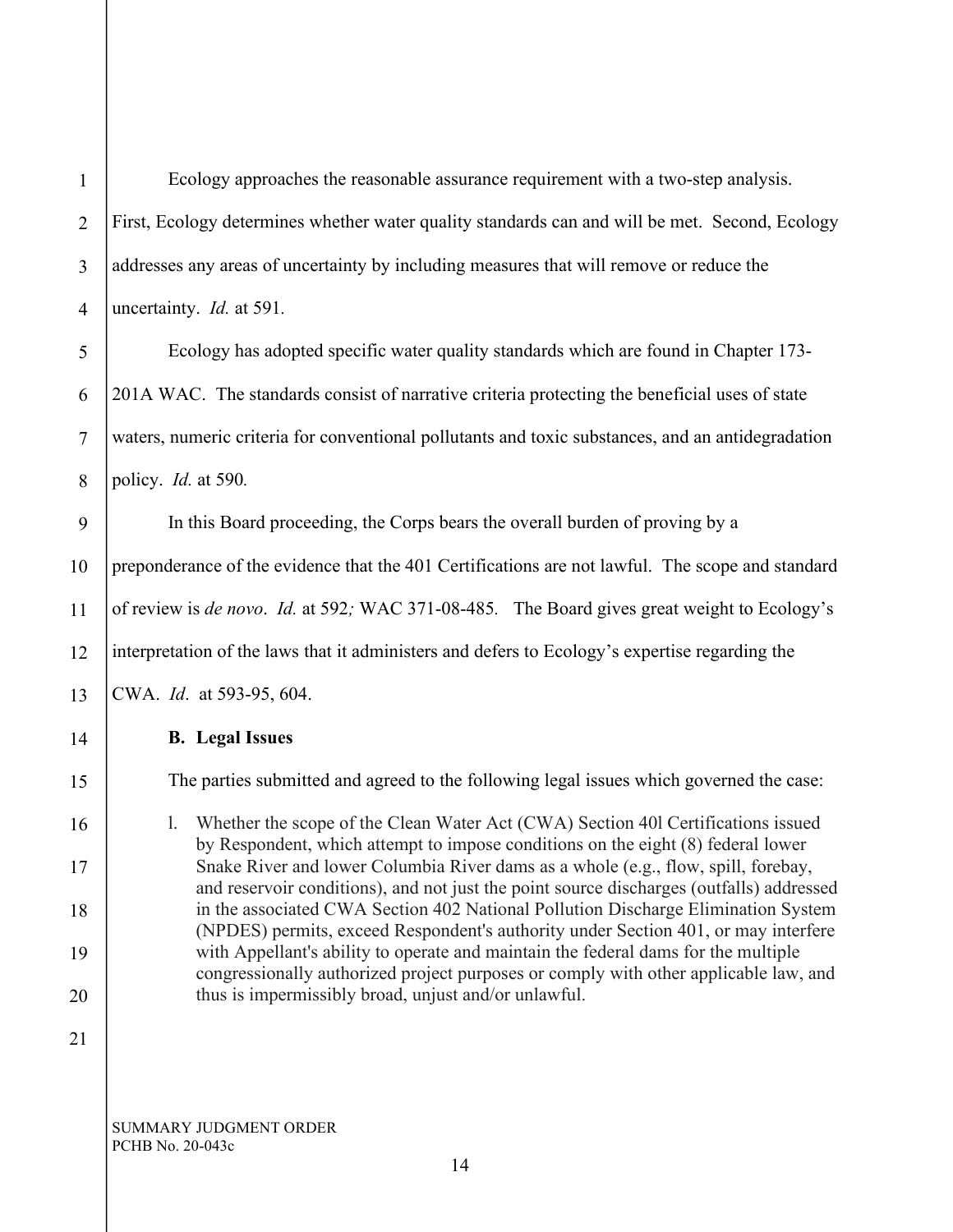| $\mathbf{1}$   |    | 2. Whether Water Quality Standards Attainment Conditions B.2.a, B.2.c, and B.2.d in<br>the 401 Certifications issued by Respondent, which require (respectively) temperature |
|----------------|----|------------------------------------------------------------------------------------------------------------------------------------------------------------------------------|
| $\overline{2}$ |    | control strategies to meet temperature Total Maximum Daily Load (TMDL)                                                                                                       |
| 3              |    | allocations, development of a water quality attainment plan (WQAP), and<br>progress/summary reports, are intended to address water quality concerns related to               |
| $\overline{4}$ |    | the existence of the federal dams (not the operation of those dams or permitted point<br>sources discharges) and, therefore, exceed Respondent's authority under Section 401 |
|                |    | of the CWA, or may interfere with Appellant's ability to operate and maintain the                                                                                            |
| 5              |    | federal dams for the multiple congressionally authorized purposes or comply with<br>other applicable law, and thus are impermissibly broad, unjust and/or unlawful.          |
| 6              | 3. | Whether Condition B.2.b in the 401 Certifications issued by Respondent, which                                                                                                |
| $\tau$         |    | would require total dissolved gas (TDG) measurements at the federal dams to never<br>exceed state TDG standards, imposes a practicable impossibility, was outside the        |
| 8              |    | scope of the Environmental Protection Agency's (EPA) draft NPDES permits which<br>triggered these 401 Certifications, is intended to address water quality concerns          |
| 9              |    | related to the existence of the federal dams (not the operations of those dams or<br>permitted point source discharges), or may interfere with Appellant's ability to        |
| 10             |    | operate and maintain the federal dams for the multiple congressionally authorized<br>purposes, and thus is impermissibly broad, unjust and/or unlawful.                      |
| 11             |    |                                                                                                                                                                              |
| 12             | 4. | Whether Condition B.4 in the 401 Certifications, which would require a more<br>quantitative approach to developing best management practices (BMPs) than is                  |
| 13             |    | included in EPA's draft NPDES permits, and the use of adaptive management<br>regarding such BMPs, is unnecessary, impermissibly vague, provides no standard to               |
|                |    | determine compliance, and thus is unjust and/or unlawful.                                                                                                                    |
| 14             |    | 5. Whether Condition B.5 in the 401 Certifications, which would add the requirement                                                                                          |
| 15             |    | that the feasibility of using environmentally acceptable lubricants (EALs) must be<br>consistent with the "state's interpretation of technical feasibility," which is not    |
| 16             |    | defined, is unnecessary, impermissibly vague, provides no standard to determine                                                                                              |
| 17             |    | compliance, grants authority to a state entity with no technical knowledge of the<br>equipment, and thus is unjust and/or unlawful.                                          |
| 18             | 6. | Whether Condition B.6 in the 401 Certifications, which would require Respondent to<br>review and approve an initial Polychlorinated biphenyls (PCB) management plan, is      |
| 19             |    | unnecessary as the permitted outfalls do not include PCBs, is overly burdensome, and<br>thus is unjust and/or unlawful.                                                      |
| 20             |    |                                                                                                                                                                              |
| 21             |    |                                                                                                                                                                              |
|                |    |                                                                                                                                                                              |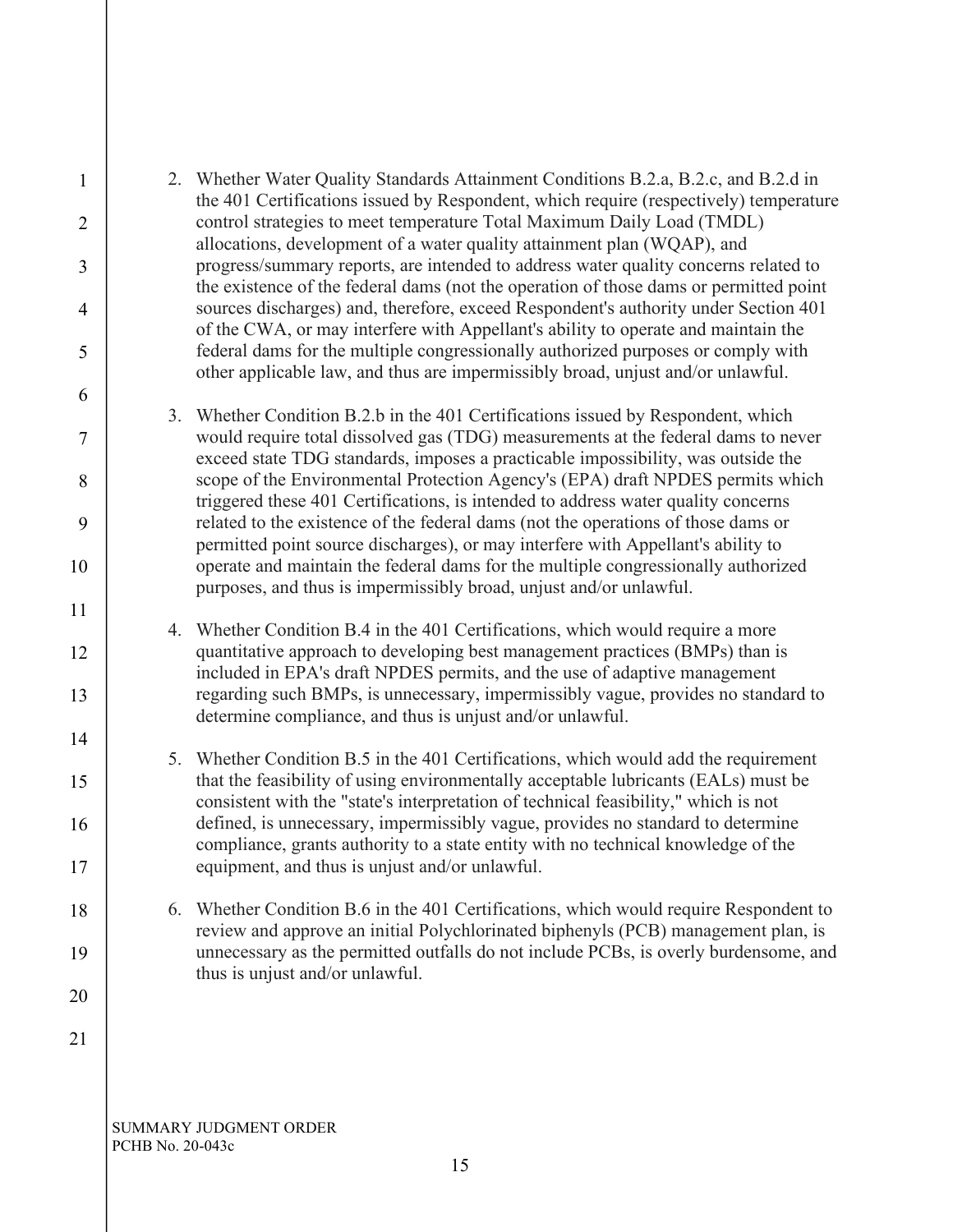| $\mathbf{1}$<br>$\overline{2}$ |                                                                                                | 7. Whether Condition B.7 in the 401 Certifications (except McNary), which would<br>impose additional requirements related to cooling water intake structures (CWIS),<br>including allowing Respondent to concur with the Environmental Protection Agency's      |
|--------------------------------|------------------------------------------------------------------------------------------------|-----------------------------------------------------------------------------------------------------------------------------------------------------------------------------------------------------------------------------------------------------------------|
| 3                              |                                                                                                | (EPA's) best technology available (BTA) determination, providing a reopener<br>provision if Ecology does not agree with EPA's BTA determination (see A.9 below),                                                                                                |
| $\overline{4}$                 |                                                                                                | and requiring the development of an operation and maintenance manual, exceeds<br>Respondent's authority under Section 401 of the CWA, is not authorized under<br>Section 316(b) of the CWA, fails to specifically cite the CWA or State law upon                |
| 5                              |                                                                                                | which the more stringent conditions are based (40 C.F.R. $\S$ 124.53(e)(2)), may<br>conflict with Appellant's legal requirements and adaptive management related to                                                                                             |
| 6                              |                                                                                                | compliance with the Endangered Species Act (ESA), or is unnecessary, and thus is<br>unjust or unlawful.                                                                                                                                                         |
| $\overline{7}$                 | 8.                                                                                             | Whether Condition A.I in the 401 Certifications, which allows Respondent to retain                                                                                                                                                                              |
| 8<br>9                         |                                                                                                | continuing jurisdiction and unilaterally modify the 401 certifications, exceeds<br>Respondent's authority under Section 401 of the CWA, is unnecessary, and thus is<br>unjust and/or unlawful.                                                                  |
|                                |                                                                                                |                                                                                                                                                                                                                                                                 |
| 10<br>11                       |                                                                                                | 9. Whether Condition B.7 in the 401 Certifications (except McNary), which affords the<br>Respondent "the right to reopen this certification in the event we do not agree with<br>EPA's BTA determination," exceeds Respondent's authority under Section 401, is |
| 12                             |                                                                                                | contrary to EPA Section 401 implementing regulations (40 C.F.R. §121.2(b) and<br>$\S 124.55(b)$ , or is unnecessary, and thus is unjust and/or unlawful.                                                                                                        |
| 13                             |                                                                                                | <b>C. Summary Judgment Motions</b>                                                                                                                                                                                                                              |
| 14                             |                                                                                                | The Board concludes that Ecology and the Intervenor-Respondents have met their burden                                                                                                                                                                           |
| 15                             |                                                                                                | of showing no genuine issues of material fact regarding Legal Issues 1 and 2, and that they are                                                                                                                                                                 |
| 16                             |                                                                                                | entitled to judgment as a matter of law on those issues. Further, the Board rules that there are no                                                                                                                                                             |
| 17                             | genuine issues of material fact on Legal Issues 3, 7, 8, and 9 and that Ecology is entitled to |                                                                                                                                                                                                                                                                 |
| 18                             |                                                                                                | summary judgment as a matter of law on those issues. Finally, the Board has determined that                                                                                                                                                                     |
| 19                             |                                                                                                |                                                                                                                                                                                                                                                                 |
| 20                             |                                                                                                |                                                                                                                                                                                                                                                                 |
| 21                             |                                                                                                |                                                                                                                                                                                                                                                                 |
|                                |                                                                                                |                                                                                                                                                                                                                                                                 |
|                                |                                                                                                | SUMMARY JUDGMENT ORDER                                                                                                                                                                                                                                          |

PCHB No. 20-043c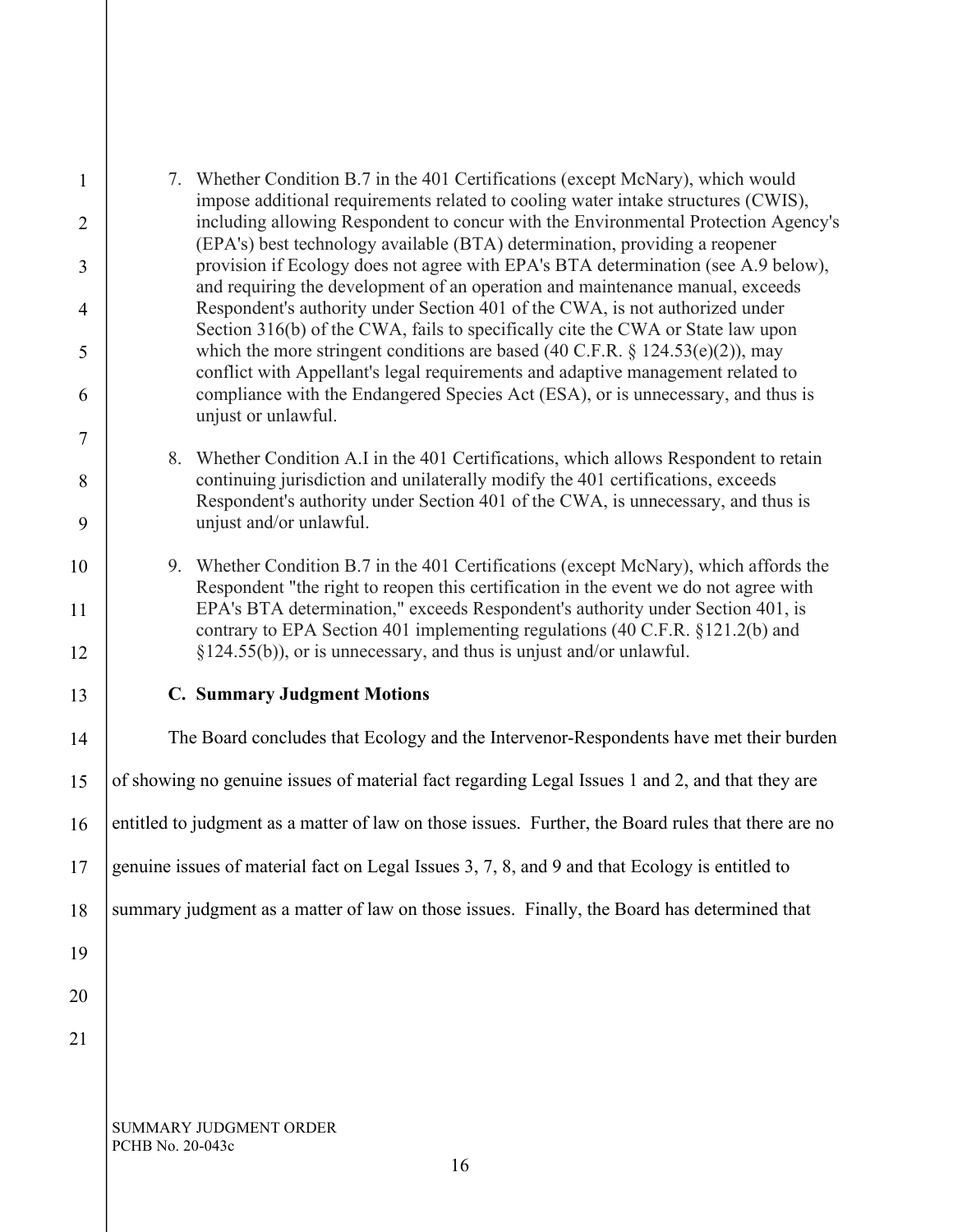1

2

there are genuine issues of material fact regarding Legal Issues 4, 5, and 6 and that the Corps is not entitled to summary judgment as a matter of law on any of the legal issues in this case. $8$ 

3

4

5

6

# **1. Legal Issues 1, 2, 3, 7:[9](#page-16-1) (401 Certification Conditions B.2.a-d, B.7)**

# **a. Scope of Certifications**

Legal Issues 1, 2, and 3 all contain subparts relating to the scope of Ecology's 401 Certification authority.

7 8 9 10 11 12 13 14 15 16 The Corps argued that the 401 Certification conditions could not include the dams as a whole, but only the point source discharges. *Corps Response, pp. 8-13.* As argued by Ecology and Intervenor-Respondents, this contention is contrary to the holding in *Jefferson Co. PUD v. Washington Department of Ecology*, 511 U.S. 700 (1994). *Ecology Motion, pp. 10-11; Intervenor-Respondent Motion, pp. 11-12, 16-18. Jefferson Co. PUD* involved Ecology's 401 Certification for a proposed hydroelectric project on the Dosewallips River. The 401 Certification included a condition requiring maintenance of minimum stream flows to protect salmon and steelhead runs. Petitioners in the case argued that the minimum stream flow requirement was unrelated to specific discharges and therefore beyond the scope of Section 401. The U.S. Supreme Court held that Section 401(a)(1) relates only to discharges, but that Section

<span id="page-16-0"></span>18

<sup>17</sup>

 $8$  In its summary judgment motion, the Corps argued that: (1) compliance with certain of the 401 Certifications was not feasible; (2) the 401 Certifications did not meet federal regulation requirements because some of them were not necessary to assure compliance with water quality standards and the 401 Certifications failed to cite the requisite legal authorities; and, (3) Ecology could not lawfully retain jurisdiction and/or reopen the 401 Certifications after

issuance. The Corps also raised an issue of sovereign immunity related to potential civil penalties. *Corps Motion, pp. 10-11, 29-30.* However, the civil penalty issue was not included in the prehearing order and therefore the Board

<sup>20</sup> does not consider it. *See* Prehearing Order from July 2020. In its summary judgment motion, the Corps did not specify which legal issue was being addressed, which made coherent analysis of the arguments difficult.

<span id="page-16-1"></span><sup>21</sup>  $9^9$  Due to the complicated, compound, and repetitive nature of the parties' legal issues, the Board will analyze the Legal Issues by their subparts.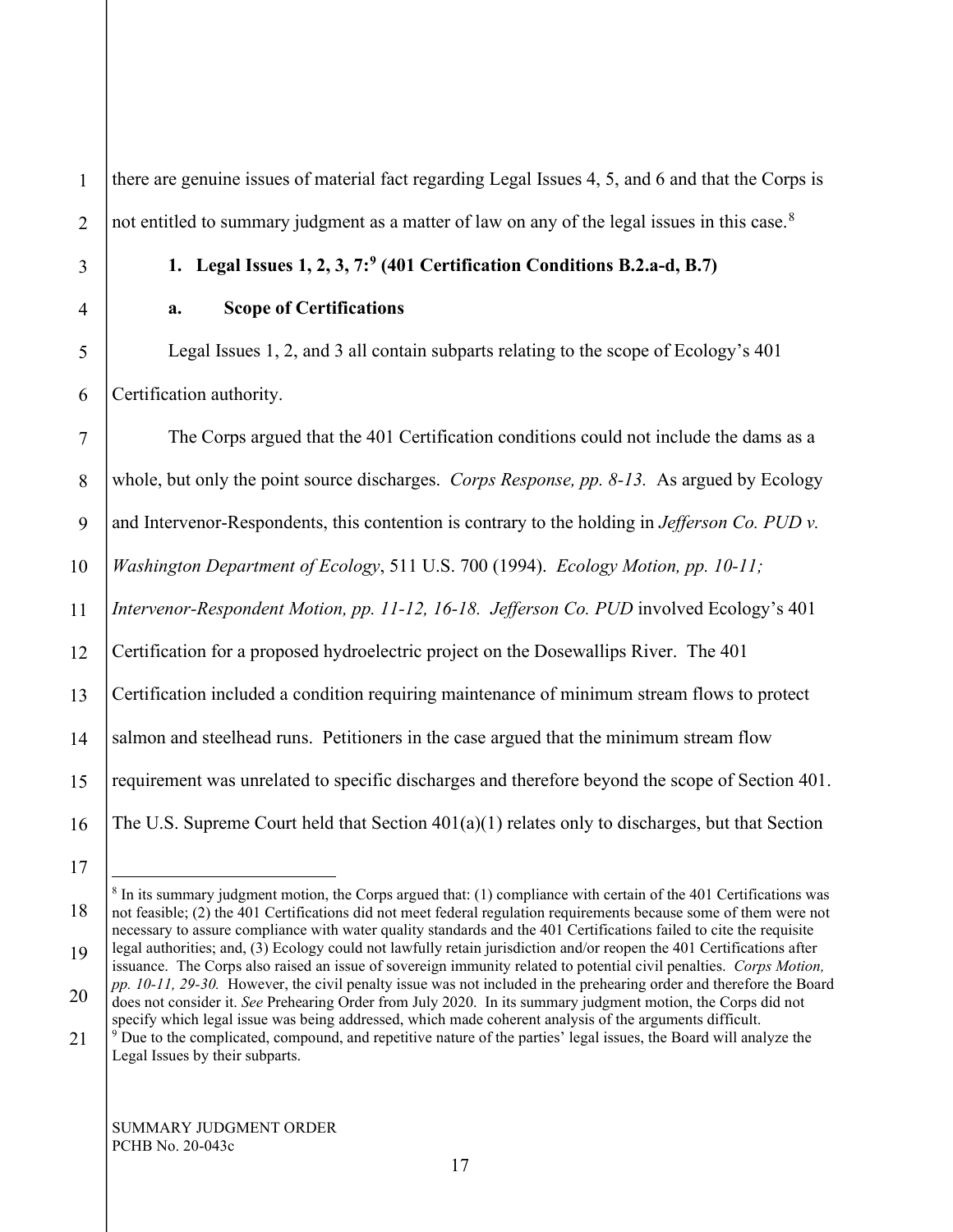1 2 401(d) expands the State's authority to impose conditions and allowed additional conditions on the activity as a whole once the discharge threshold was met. *Id., at 711-12.*

3 4 5 6 7 8 The Corps attempts to distinguish the *Jefferson Co. PUD*, arguing that under the circumstances of this case, the regulated activity is limited to the discharges. *Corps Response, pp. 8-12.* The Board is not persuaded. The U.S. Supreme Court concluded that activities, and not merely discharges, must comply with state water quality standards under Section 401(d), and that the State could place restrictions on the activity as a whole. *Jefferson Co. PUD*, 511 U.S. at 711-12.

9 10 11 12 13 14 15 16 17 18 19 20 Following its logic that the 401 Certifications at issue in this case should only relate to discharges, the Corps next argues that the 401 Certifications are limited by the scope of the NPDES permits. *Corps' Response, pp. 12-13.* Ecology and Intervenor-Respondents disagree. *Ecology Motion, pp. 10-11; Intervenor-Respondent Motion, pp. 14-15.* This argument is also contrary to *Jefferson Co. PUD* and *Port of Seattle,* which treated the 401 Certification as a separate, independent authorization not limited to discharges covered by an NPDES permit. *Jefferson Co. PUD*, 511 U.S. at 711-12; *Port of Seattle*, 151 Wn.2d at 603-04. In *Port of Seattle*, Ecology issued both the 401 Certification and the NPDES permit. The court stated that where "both a § 401 certification and an NPDES permit are necessary, Ecology will apply the two in a nonduplicative and complementary manner." *Id., at 603-04.* The court also noted that "the PCHB expressly stated that if a  $\S$  401 certification condition is not incorporated into a new NPDES permit, that condition shall remain in effect as provided in the § 401 certification." *Id.,*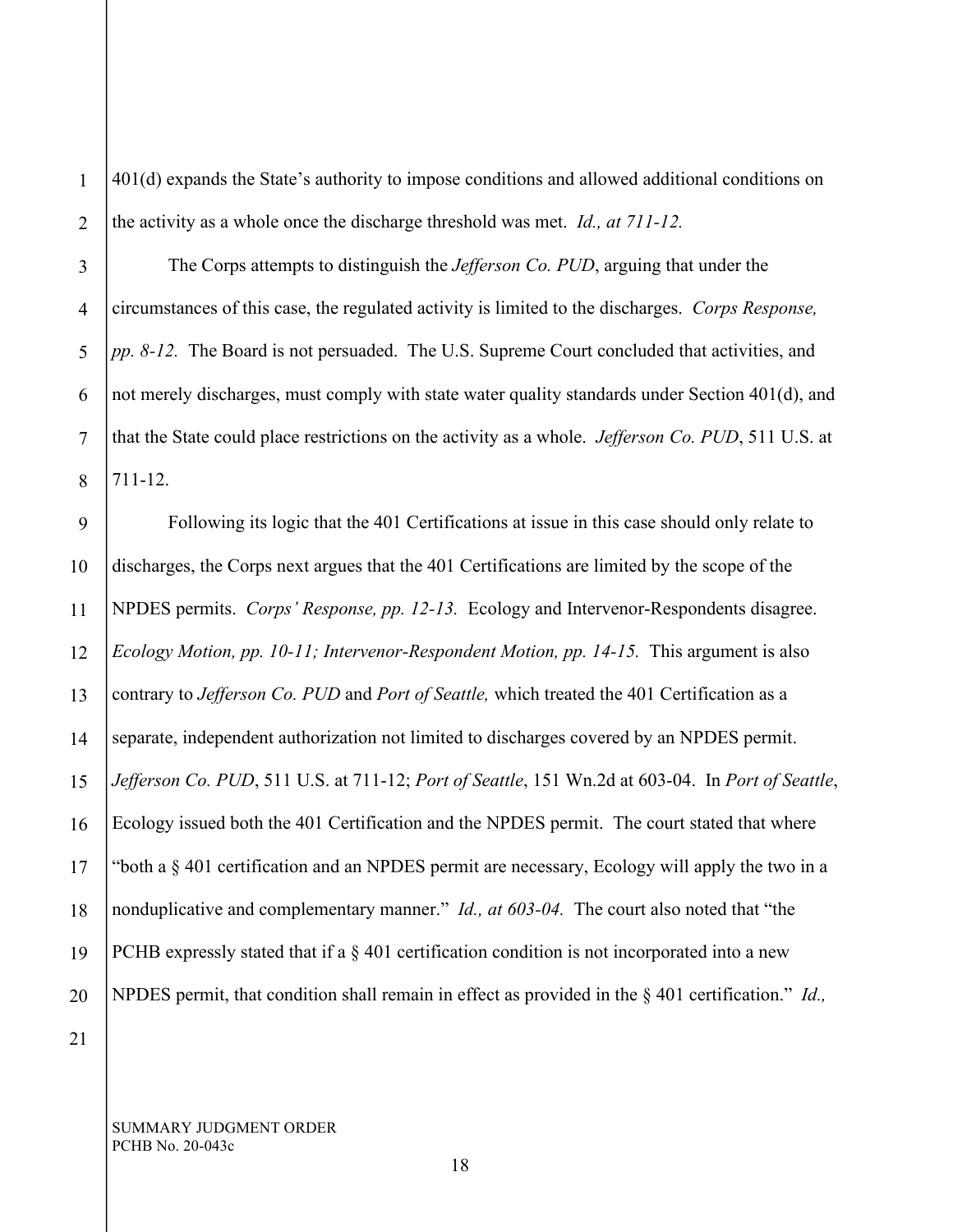1 2 *at 604.* These cases make it clear that issuance of the 401 Certifications and the NPDES permits are lawful, independent exercises of authority.

The Board concludes that the 401 Certifications at issue in this case were within the lawful scope of CWA authority. Therefore, the Board grants summary judgment in favor of Ecology and Intervenor-Respondents on the subparts of Legal Issues 1, 2, and 3 relating to the scope of 401 Certifications and denies summary judgment for the Corps on these subparts.

7

3

4

5

6

8

9

# **b. Interference (Preemption)**

Legal Issues 1, 2, 3, and 7 all contain subparts alleging that the 401 Certifications interfere with federal laws and duties. This argument is actually a form of a preemption claim.

10 11 12 13 14 15 16 17 18 19 The Corps argued that Conditions B.2.a-d and B.7 in the 401 Certifications interfere with the Corps' ability to operate and maintain the dams and comply with other federal laws and purposes. *Corps Motion, pp. 12-15.* Ecology and Intervenor-Respondents argue that there is no interference. *Ecology Motion, p. 12; Intervenor-Respondent Motion, pp. 18-19.* This is essentially a preemption argument and will be analyzed as such. Application of the preemption doctrine presupposes as a threshold requirement some state action to be preempted by federal law. *Dep't of Ecology v. Pub. Util. Dist. No. 1*, 121 Wn.2d 179, 192, 849 P.2d 646 (1993). The Board construes the Corps' interference claim as follows: Ecology's action in setting the conditions in the 401 Certifications is a state action preempted by federal law authorizing the multiple purposes for which the dams at issue were constructed.

21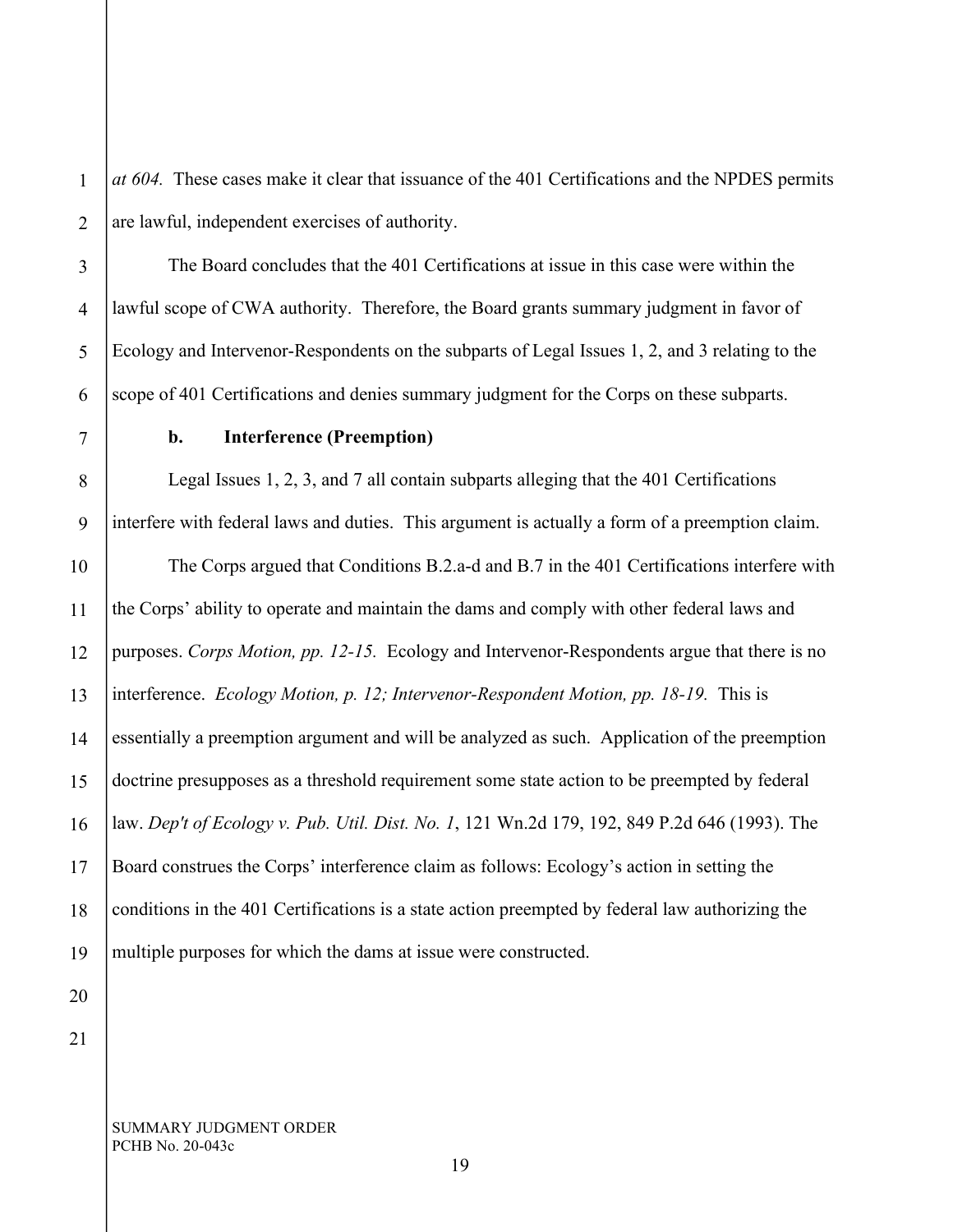1 2 3 A 401 Certificate is a federal permit required under the CWA. *Dept. of Ecology v. PUD No. 1,* 121 Wn.2d at 193. Section 401 federal authority has been delegated to Ecology. *RCW 90.48.260.* Therefore, when issuing 401 Certifications with conditions, Ecology is implementing federal law. *Dept. of Ecology,* 121 Wn.2d at 193. Any conditions imposed in a 401 Certification will normally become part of the final federal permit for which the certificate is required – in this case, the final NPDES permits that will be issued by EPA. *Id. at 194.* Any implied claim of federal preemption "does not apply in a context where a state is acting to fulfill its federally mandated role" in the CWA's comprehensive federal scheme. *Id. at 195.*

Even if the threshold requirement of state action is met, the Corps has not demonstrated any conflict between Ecology's action and any specific federal law. If there is an alleged conflict between federal laws, the Board interprets those laws in a manner to effectuate both laws and avoid conflicts. *National Wildlife Federation v. U.S. Army Corps of Engineers,* 384 F.3d 1163,  $1178$  (9<sup>th</sup> Cir. 2004) (when two statutes are capable of coexistence, it is the duty of the courts to regard each as effective). When evaluating the Dosewallips Project at issue in *Dep't of Ecology*  discussed above, the Washington Supreme Court found no inherent conflict between federal dam operations and the 401 Certification. "[T]here is no actual conflict between Ecology's action and the [Federal Power Act (FPA)]. Compliance with Ecology's streamflow condition and the FPA is physically possible and fulfillment of that condition does not stand as an obstacle to the accomplishment and execution of Congress's purposes." *Dept. of Ecology,* 121 Wn.2d at 197.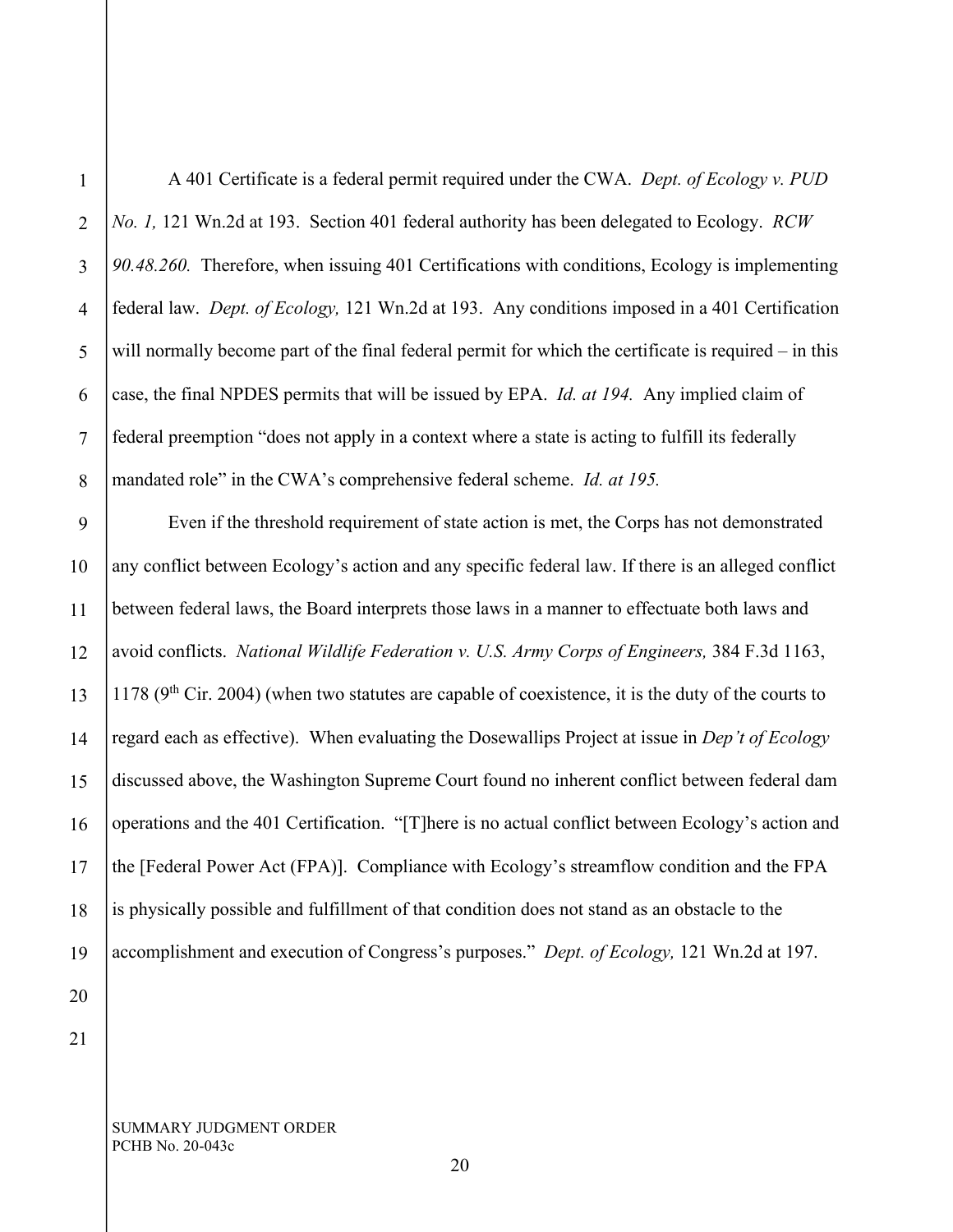4

5

6

7

8

1

In the instant case, the Corps has not provided any specific examples or evidence of interference or conflict between federal laws or purposes related to the dams and the relevant 401 Certificate conditions. The Board concludes that the conditions in Ecology's 401 Certifications are not preempted by federal law.

The Board rules in favor of Ecology and the Intervenor-Respondents on the preemption subparts of Legal Issues 1, 2, 3, and 7. The Board denies summary judgment for the Corps on these subparts.

# **2. Legal Issues 2, 3 (Conditions B.2.a-d)**

9 10 11 12 The Corps argues that it cannot comply with the above conditions because any violations of water quality standards results from the existence of the dams and not their operation, and that there are no feasible methods to avoid these violations. *Corps Motion, p. 12; Corps Response, pp. 14-18.*

13 14 15 16 17 18 19 20 21 For evidence, the Corps relies primarily on the Turner Declaration, which includes conclusory statements on the impossibility of addressing temperature exceedances caused by the dams. Turner's opinion is inconsistent with the temperature mitigation initiatives referenced in the Background section of this Order. Turner also does not discuss the options available through Ecology's regulations. While temperature mitigation at a single dam may be difficult, there is no prohibition in Ecology's regulations against coordinating individual dam plans to achieve a system-wide approach to regulating temperature. *Ecology Response, p. 4.* The Corps cannot rely on argumentative assertions, speculative statements, or conclusory allegations to defeat summary judgment.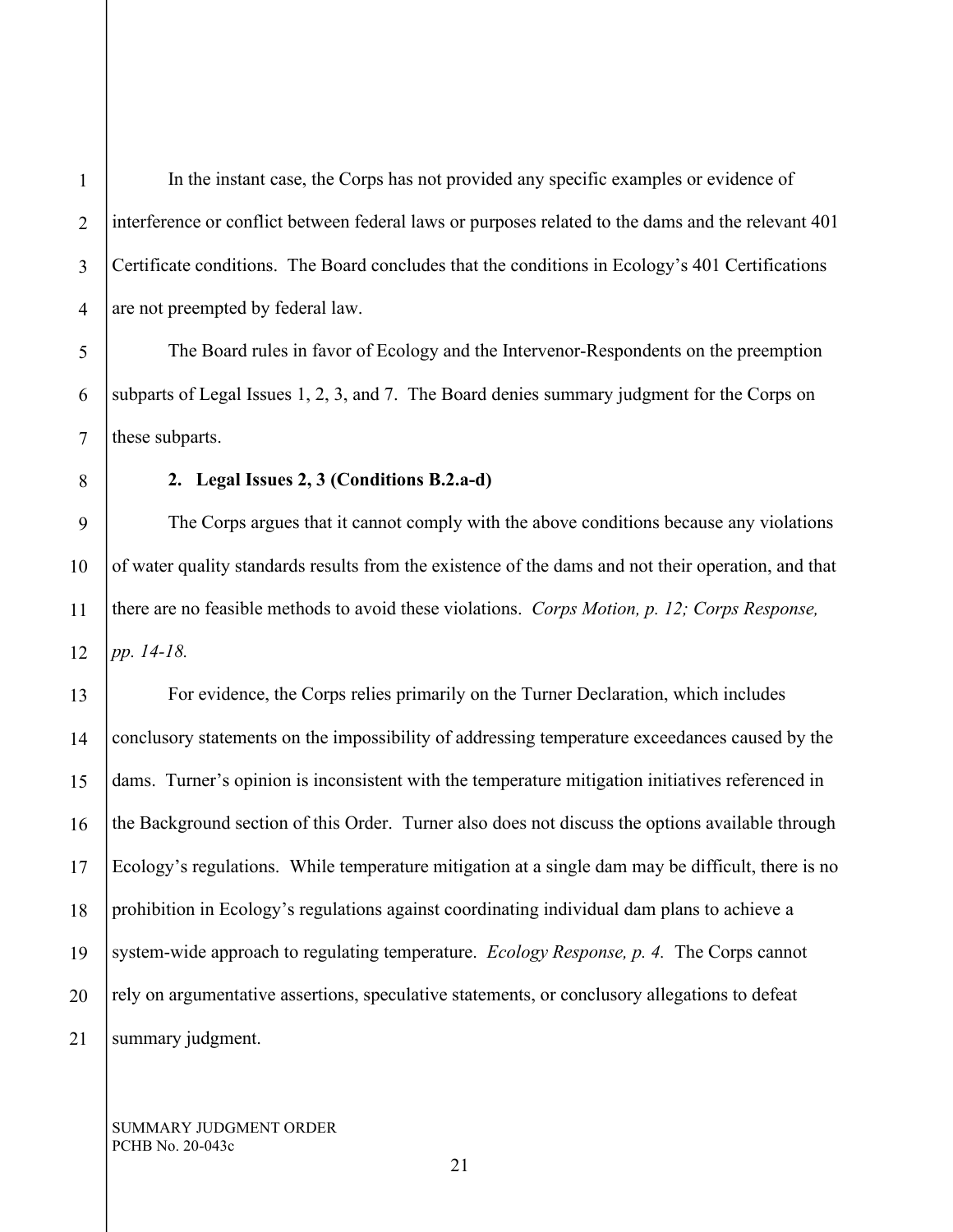1

2

3

4

The Corps cites *National Wildlife Federation* for the principle that exceedance of a state water quality standard does not constitute a violation of the CWA if there are no feasible measures to avoid the exceedance and the exceedance is a result of the existence of the dam and not the operation. *Corps Motion, pp. 12-14.* The Corps then argues that it is essentially impossible for the agency to comply with the temperature requirements of the 401 Certifications without undertaking impracticable or infeasible methods or taking actions that contravene Congressionally mandated project purposes. *Id., pp. 14-17.* Ecology disagrees. *Ecology Response, pp. 2-6.*

17 18 19 20 The *National Wildlife Federation* case is distinguishable for several reasons. First, it did not involve a 401 Certification and lacks any analysis of the interaction between 401 Certification conditions and compliance with water quality standards. The Plaintiffs in that case were challenging a Record of Decision issued by the Corps relating to compliance with water quality standards. *National Wildlife Federation,* 384 F.3d at 1166. Second, one of the strategies to comply with water temperature standards considered by the court in *National Wildlife Federation* was dam removal, and the court ruled that it could not determine that the Corps was arbitrary and capricious in not taking action that would nullify the purpose of the federal dams. *Id. at 1178-79.* In this case, Ecology is not proposing dam removal. Finally, on the record before the court 17 years ago, the court concluded that the Corps' determination that the operations of the dams, as opposed to the existence of the dams, did not contribute to temperature exceedances was not arbitrary and capricious, or contrary to law. In an area of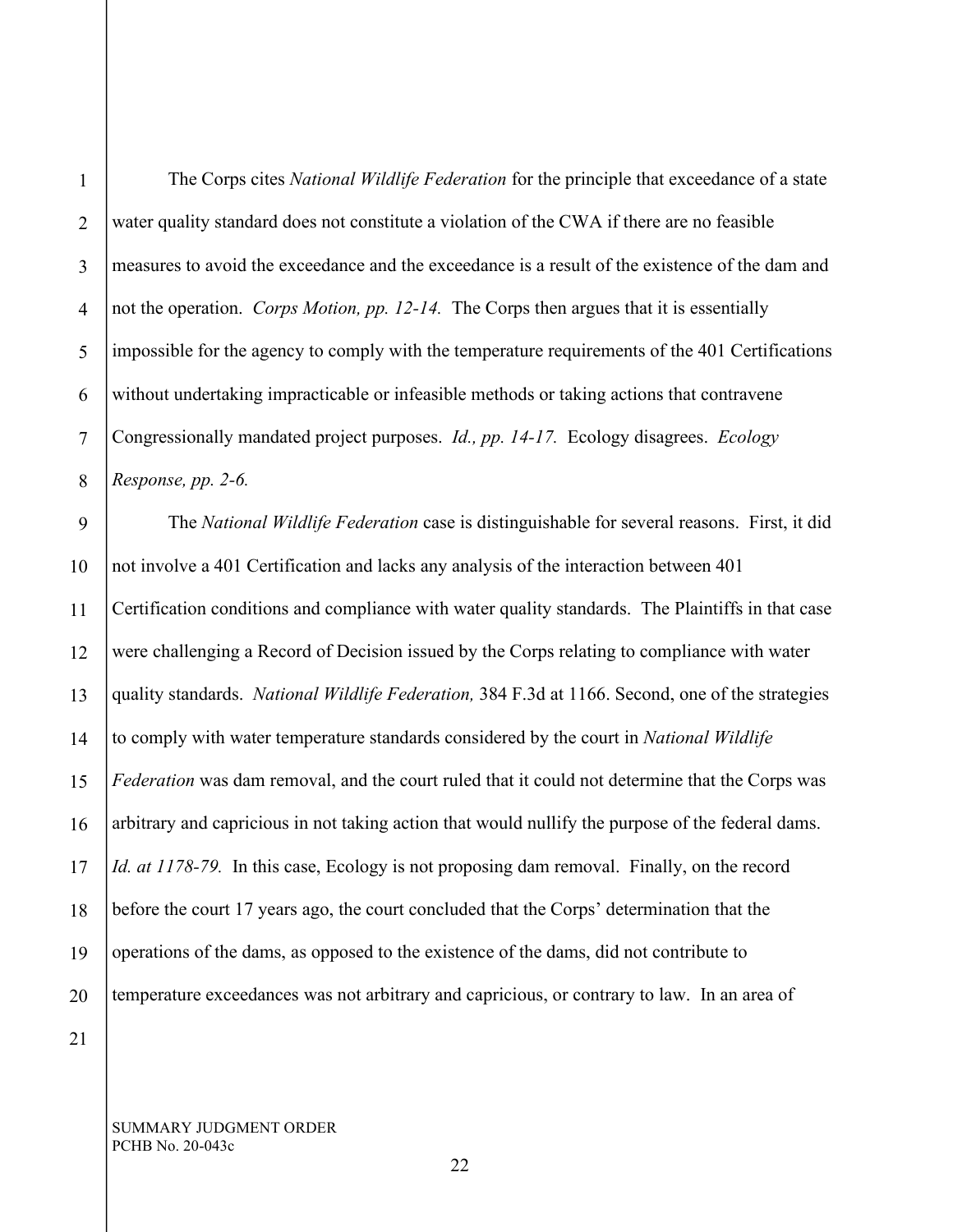1 2 constantly evolving science, the Board is not persuaded that the operation vs. existence distinction is still supported by the data or the current situation.

3 4 5 6 7 8 9 10 11 12 The Corps also claims it cannot produce a WQAP. *Corps Motion, pp. 15-17.* WQAPs for dams are governed by WAC 173-201A-510(5). The WQAP is simply a plan that provides a detailed strategy for achieving compliance with water quality standards. The plan must include identification of all reasonable and feasible improvements that could be used to meet standards, or if meeting the standards is not attainable, then to achieve the highest attainable level of improvement. WAC 173-201A- 510(5)(b)(ii*).* If an applicable water quality standard is not met by the end of the period provided in the WQAP, the owner must evaluate any new, reasonable, and feasible technologies or propose an alternative to achieve compliance with the standards. *Id., at 510(5)(g).* The Corps has not offered any explanation why it cannot produce such a plan or why a WQAP would not address its concerns regarding infeasibility.

13 14 15 16 17 In summary, the WQAP regulation demonstrates that Ecology is not imposing an impossible standard on the Corps. Any measures to achieve compliance with the temperature standards must be reasonable and feasible, and only have to achieve the highest attainable level of improvement. If the initial measures are unsuccessful, then the Corps would only be required to evaluate other alternatives.

18 19 20 21 Other options for achieving compliance with the above conditions are Water Quality Offsets (WAC 173-201A-450), Site-Specific Criteria (WAC 173-201A-430), and Use Attainability Analysis (WAC 173-201A-440). *Brown Decl. ¶ 10; Barney Decl., Ex. A, p. 2; Ecology Response, p. 4; Ecology Reply, p. 6.*

SUMMARY JUDGMENT ORDER PCHB No. 20-043c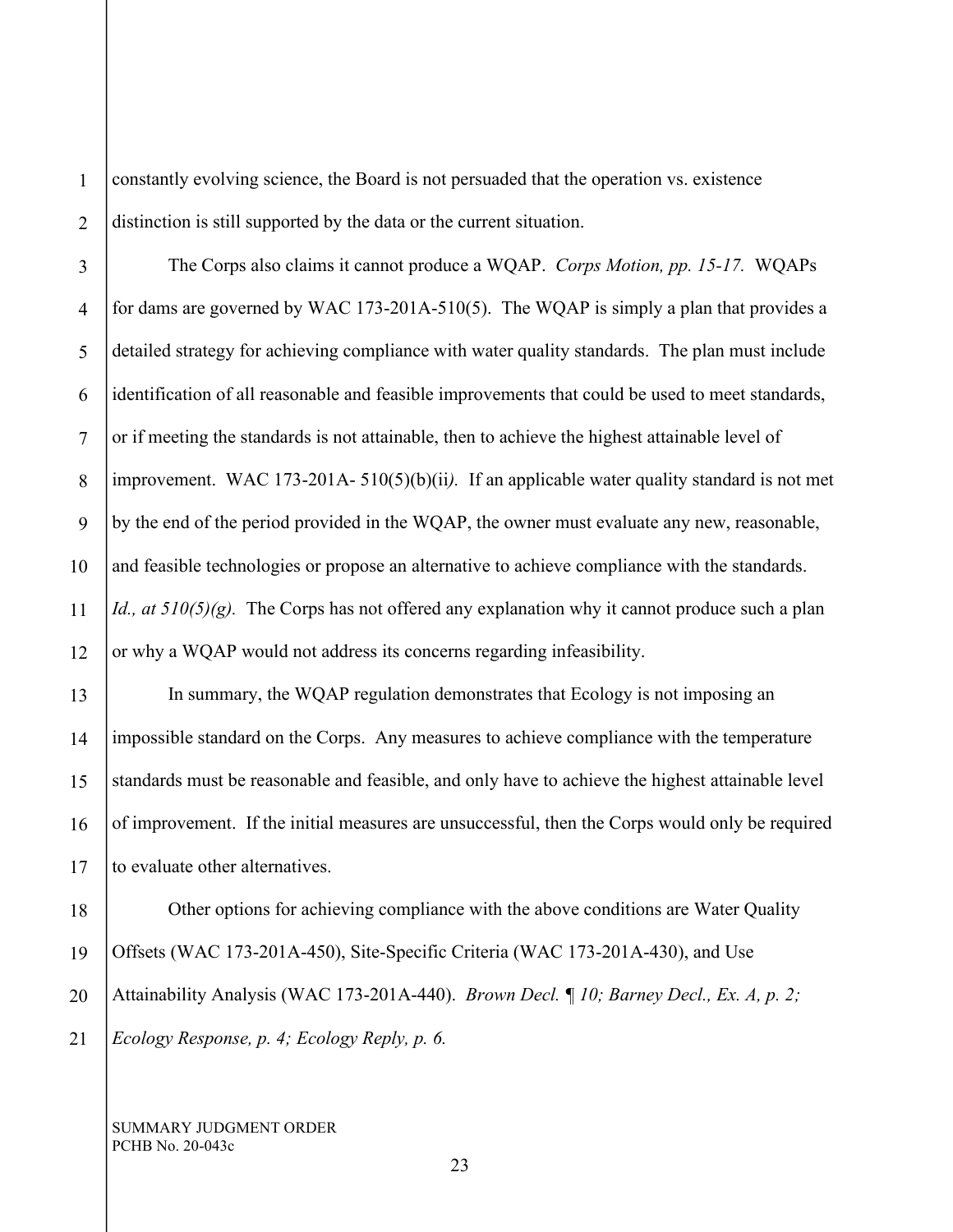1

The Corps also claims that it cannot comply with the TDG requirements in the 401 Certifications, because the very existence of the dams and their federally required operations will likely result in exceedances of the standards for dissolved gases. *Corps Motion, pp. 17-18; Turner Decl., pp. 8-9, ¶¶ 1-3.* The WQAP and other options discussed above would also apply to the TDG requirements and provide several options for compliance with Condition B.2b.

As stated earlier, the 401 Certifications mirror the draft NPDES permits and incorporate their provisions. There are very few additional requirements imposed by the 401 Certifications and the majority of those involve review and approval conditions. The Corps is not challenging the draft NPDES permits in this proceeding and the Board is focusing on the additional Certification requirements.

The Corp's feasibility/impossibility arguments are premature. The final requirements for the temperature and TDG provisions have not been set. The WQAP is the vehicle to determine what is feasible and what actions will finally be required. Also, there are various exceptions to the general requirements that may benefit the Corps.

Based on the summary judgment record and arguments, the Board concludes that the Corps has not met its burden to show that the 401 Certification conditions in Legal Issues 2 and 3 are infeasible or impossible, and denies the Corps' summary judgment motion on the relevant subparts of those issues. The Board rules in favor of Ecology on Legal Issues 2 and 3, and the Intervenor-Respondents on the same subparts of Issue 2.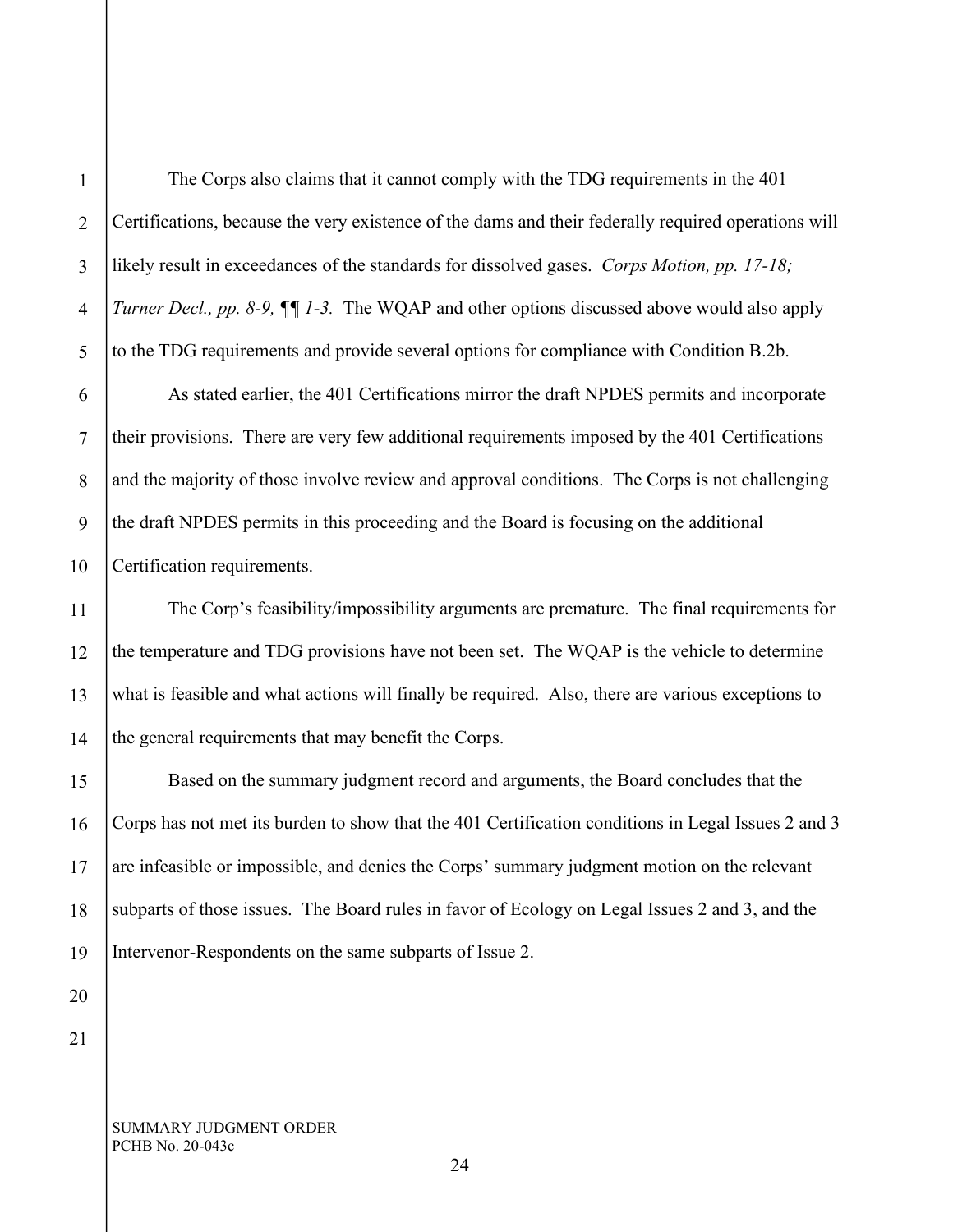# 1

## **3. Legal issues 4, 5, 6, 7, 8, 9 (Conditions B.4-6, B.7)**

2 3 4 5 6 7 8 9 10 11 12 13 14 15 The Corps argues that the 401 Certifications do not comply with applicable federal regulations (40 C.F.R. §§ 121 and 124). *Corps Response, pp. 20-22; Corps Reply, p. 4.* The first regulation, 40 C.F.R. Part 121, is entitled State Certification of Activities Requiring a Federal License or Permit and governs the issuance of 401 Certifications in general. The second regulation, 40 C.F.R. Part 124, Subpart D, describes specific procedures applicable to NPDES permits. In particular, Subpart D requires that the 401 Certification contain conditions which are necessary to ensure compliance with the applicable provisions of the CWA and state law. This subpart also requires that, for conditions that are more stringent than those in a draft NPDES permit, the State agency shall cite the CWA or state law references upon which the condition is based. Failure to provide the citations waives the right to certify with respect to that condition. *40 C.F.R. § 124.53(e)(1),(2).[10](#page-24-0)* The Corps argues that Part 124 of the regulations is more restrictive than Part 121 and that Ecology is held to a higher standard when issuing 401 Certifications that involve NPDES permits. *Corps Motion, pp. 19-21.* Ecology responds that the regulations do not impose

16 17 different standards and are compatible with each other. *Ecology Response, pp. 7-8.* The Board

<span id="page-24-0"></span><sup>18</sup>  $10$  Section 316(b) of the CWA requires that, for cooling water intake structures, any standard shall reflect the best technology available for minimizing adverse environmental impact. *33 U.S.C. § 1326(b).* In accordance with the statute, the draft NPDES permit requires that the design, location, construction, and capacity of the Corps' cooling water intake structures reflect the best technology available (BTA) for minimizing adverse environmental impacts

<sup>19</sup> 20 from the impingement and entrainment of various life stages of fish. *Draft NPDES Permit, pp. 18-19 (Special Condition E.)* The term "best technology available" is not defined in the draft permit. *See also, 40 C.F.R. §* 

*<sup>125.94(</sup>c) and § 125.94(f).* Ecology's 401 Certification reserves the right to reopen the Certification if Ecology does not agree with EPA's BTA determination. *Condition 7(c)*. In its appeals, the Corps initially argued that Section 316(b) did not apply to hydropower projects, but did not brief this argument and the Board considers the argument

<sup>21</sup> abandoned. *See Corps Appeals, pp. 10-11.*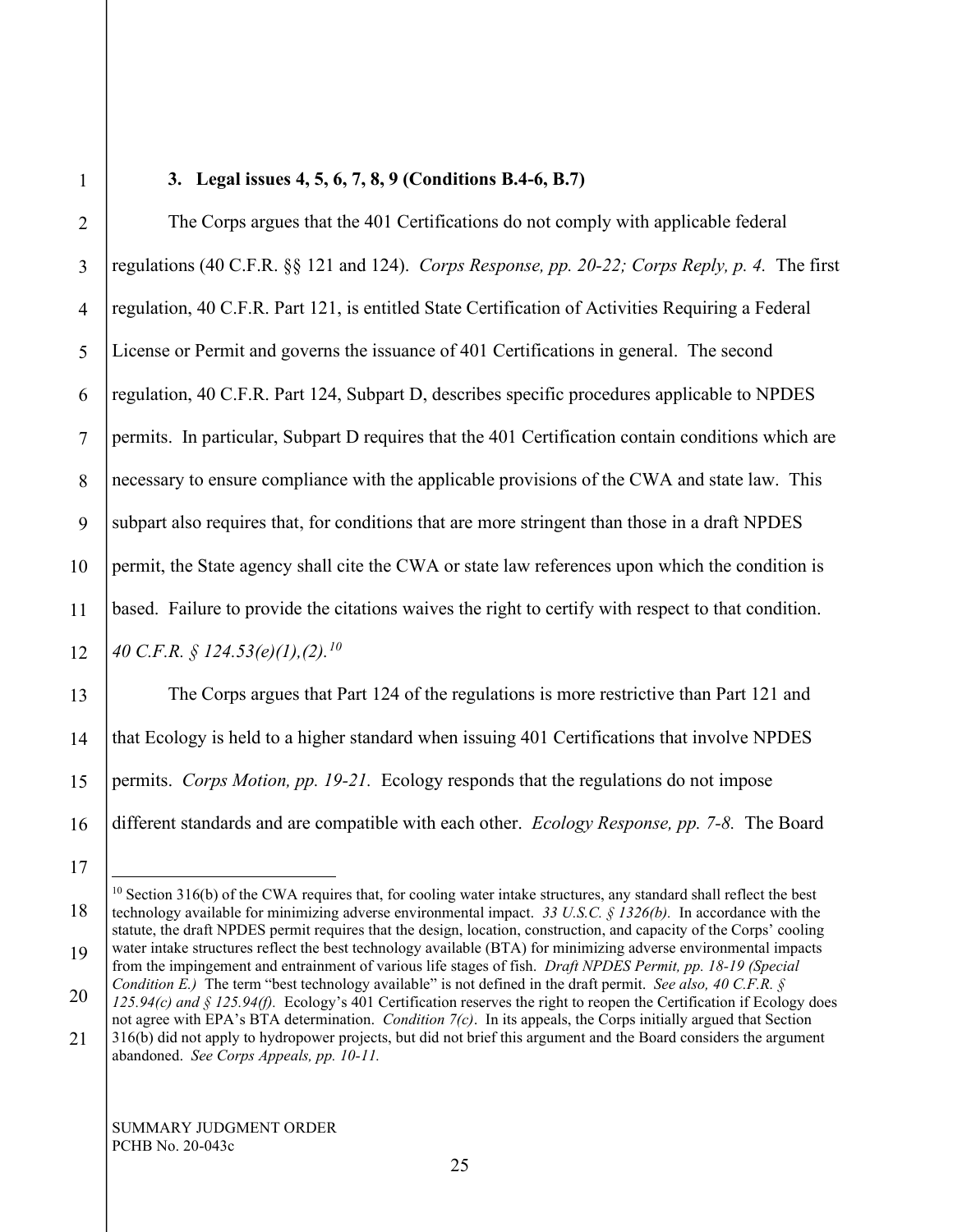1 2 agrees with Ecology, concluding that Part 124 does not impose a stricter standard for Ecology and that the two regulations can be harmonized.

3

# **a. Necessary (Conditions B.4, B.5, B.6, B.7)**

4 5 6 The Corps contends that Conditions B.3, B.4, B.5, B.6, and B.7<sup>[11](#page-25-0)</sup> in the 401 Certifications are not necessary to ensure compliance with state water quality standards. *Corps Motion, pp. 22-25; Corps Response, p. 20; Corps Reply, p. 4.*

7 8 9 10 11 12 The Board concludes that determining whether Conditions B.4 (BMPs), B.5 (EALs), and B.6 (PCB plan) are necessary requires more factual development and is not suitable for summary judgment. Whether a reopener clause or review and approval requirements are necessary in this case requires more legal analysis and is not necessarily dependent on the factual context (Legal Issues 7, 8, and 9). The remaining subparts of Legal Issue 7 are also primarily legal questions that do not require any further factual development.

13 14 15 16 The Corps' necessity argument fails for two reasons. First, the Corps offers only argument and no evidence that the conditions are not necessary to ensure compliance, and second, the Board defers to Ecology's expertise in this area. *Port of Seattle,* 151 Wn.2d at 593- 95.

The federal regulations require Ecology to determine what conditions are necessary to achieve compliance with the State's water quality standards.  $40 \text{ C.F.R.}$  §§  $124.53(e)(2)$ ,

19  $121.2(a)(4)$ . Ecology has made its determinations and in this appeal it is the Corps' burden to

20

<span id="page-25-0"></span>21

17

 $11$  Condition B.3 was not included in the Prehearing Order's list of Legal Issues and is therefore not at issue in this case.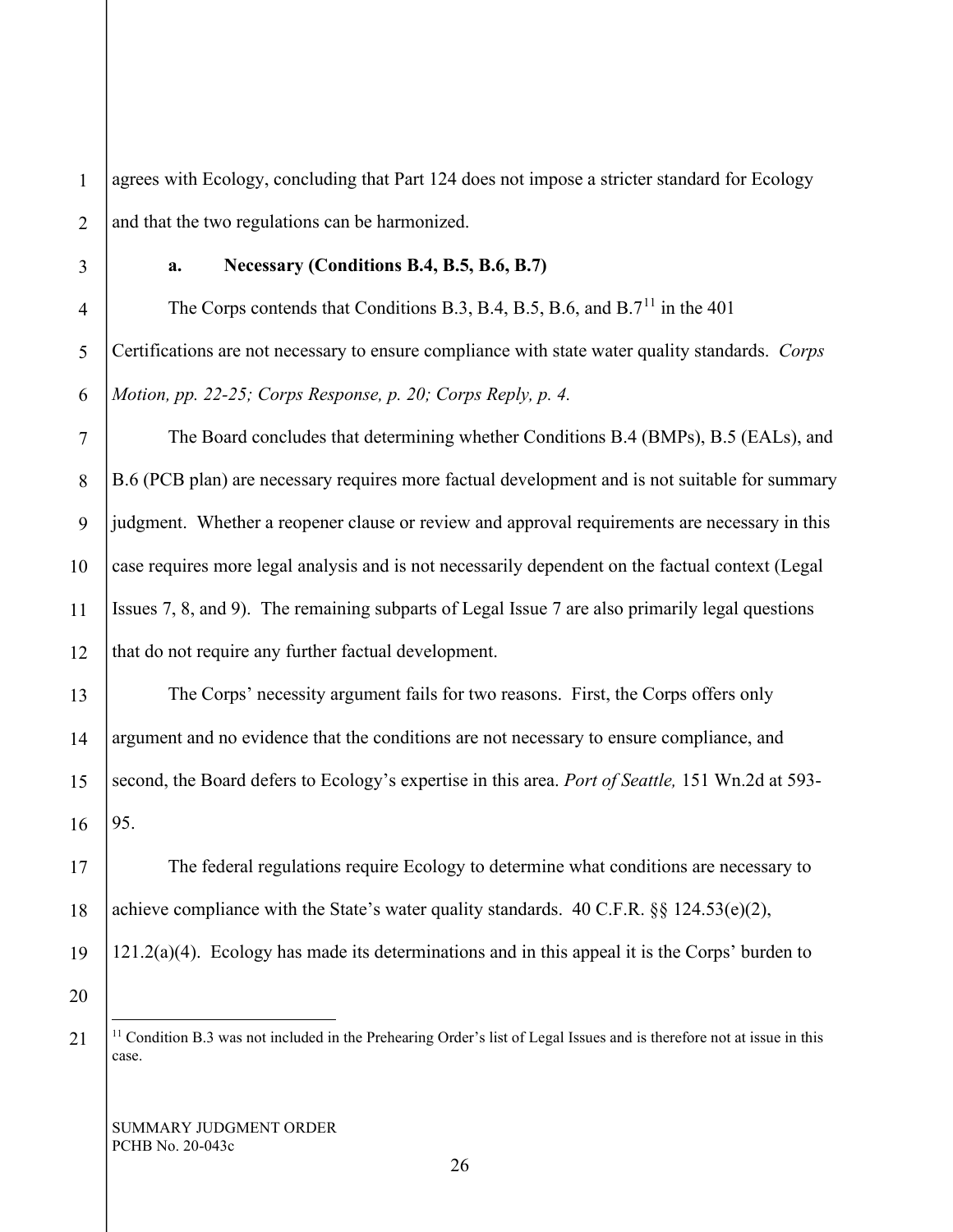| $\mathbf{1}$   | provide sufficient evidence that those conditions are not necessary to achieve compliance. The     |
|----------------|----------------------------------------------------------------------------------------------------|
| $\overline{2}$ | Corps has made several arguments why the conditions are not necessary, but has not provided        |
| 3              | any evidence to support its claims.                                                                |
| 4              | Ecology is the agency that administers the 401 Certification program in Washington. If             |
| 5              | Ecology determines that a condition is necessary and the Corps fails to meet its burden in         |
| 6              | challenging that determination, the deference due Ecology will further tip the balance in favor of |
| $\tau$         | Ecology. The Board rules in favor of Ecology on the necessity subpart of Legal Issues 7, 8, and    |
| 8              | 9 and denies the Corps' motion on the same subpart of these issues.                                |
| 9              | <b>Citations to Authority</b><br>b.                                                                |
| 10             | The Corps also argues that Ecology failed to cite the proper authorities for its conditions        |
| 11             | and therefore waived its right to certify. Corps Response, pp. 21-22; Corps Reply, p. 4.           |
| 12             | In its 401 Certifications, Ecology cites the following federal and state laws:                     |
| 13             | CWA Sections 301, 302, 306, 307<br>$\bullet$                                                       |
| 14             | RCW 90.48.010, 90.48.080, and WAC 173-201A.                                                        |
| 15             | Corps Appeal, Att. 1; Ecology Response, p. 8.                                                      |
| 16             | The Board considers these citations sufficient to comply with 40 C.F.R. $\S$ 124.53(e)(2).         |
| 17             | The Board rules in favor of Ecology on this aspect of Legal Issues 7, 8, and 9 and denies the      |
| 18             | Corps' motion on this subpart of these issues.                                                     |
| 19             |                                                                                                    |
| 20             |                                                                                                    |
| 21             |                                                                                                    |
|                |                                                                                                    |
|                | SUMMARY JUDGMENT ORDER<br>PCHB No. 20-043c<br>27                                                   |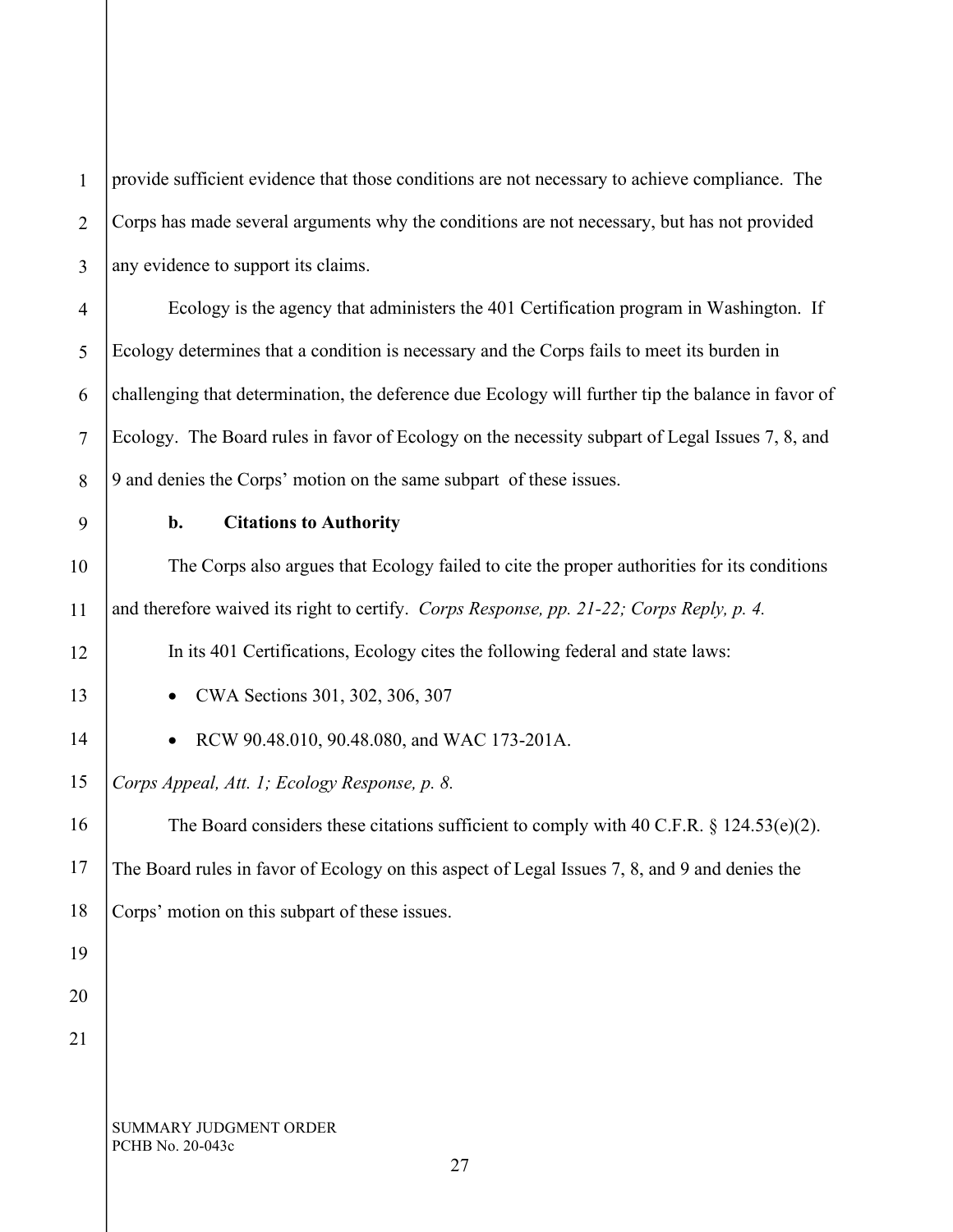### **4. Legal Issues 7, 8, and 9 (Reopeners)**

2 3 5 The Corps maintains that the 401 Certifications' reopener clauses are unlawful.<sup>12</sup> *Corps Motion, pp. 28-29; Corps Response, pp. 18-20; Corps Reply, pp. 4-5.* Ecology responds that reopeners are common clauses in all the State's 401 Certifications. *Ecology Motion, pp. 14-16; Ecology Response, p. 9; Ecology Reply, pp. 6-7.*

6 7 8 9 10 11 12 13 The Corps' position is contrary to relevant caselaw and to ensuring continued compliance with state water quality standards in the face of changing conditions. In *American Rivers v. FERC,* 129 F.3d 99, 111 (2d Cir. 1997), the Second Circuit concluded that there was no federal statutory authority supporting FERC's arguments that the Federal Power Act prohibited reopeners as 401 Certification conditions. The Supreme Court of Maine determined that Section 401 reopener conditions were consistent with the plain language of Section 401(d) and the U.S. Supreme Court's interpretation of that section in *Jefferson County PUD*. *S.D. Warren Co. v. Bd. of Envtl. Prot.,* 868 A.2d 210, 218 (Me. 2005).

Oregon's administrative rules provide that the State's 401 Certification may be modified under specified circumstances, such as changes in conditions that might affect compliance with water quality standards or if the standards themselves have changed. OAR 340-048-0050.

19 In summary, courts in other jurisdictions have upheld similar reopener provisions in 401 Certifications, and at least one state expressly authorizes reopeners similar to the ones at issue by regulation. The reopener provisions at issue are appropriate and further the goal of 401

20

<span id="page-27-0"></span>21

14

15

16

17

18

SUMMARY JUDGMENT ORDER PCHB No. 20-043c

<sup>&</sup>lt;sup>12</sup> Specifically, Conditions A.5., A.6, B.2.a., B.2.e., and B.7.c. The Corps' list of legal issues included Condition A.1 (Legal Issue 8), which is apparently a typographical error and should have referred to Conditions A.5 or A.6 relative to reopeners.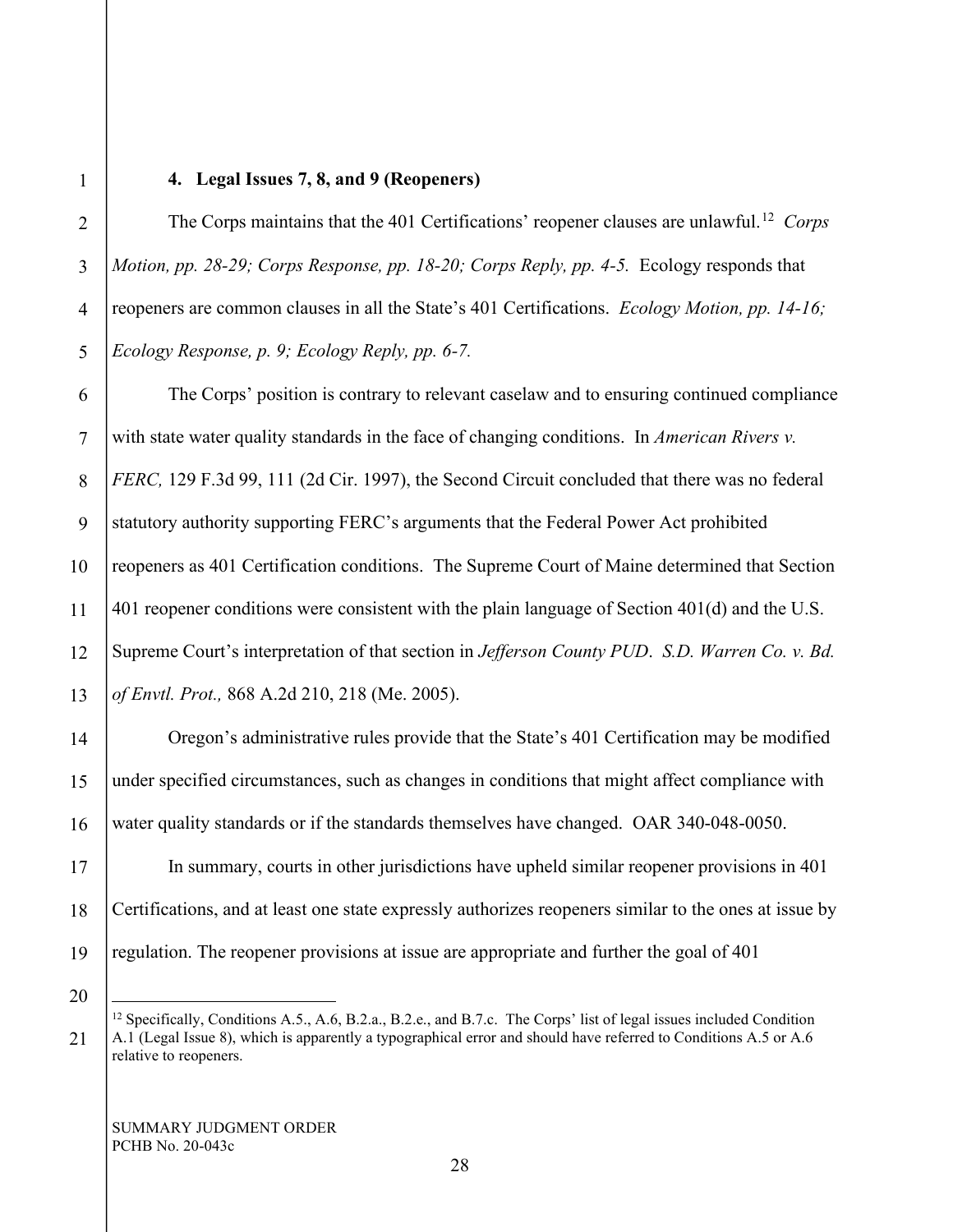1 2 Certifications to ensure continued compliance with water quality standards as circumstances change.

3 4 5 Therefore, the Board concludes that reopener conditions in 401 Certifications are allowed under the relevant laws and grants Ecology's Motion for Summary Judgment on the reopener subparts of these issues. The Board denies the Corps' motion on these subparts.

6 7

8

9

10

### **D. Corps' Motion (Legal Issues 4, 5, 6)**

The Corps also moved for summary judgment on Legal Issues 4, 5, and 6, arguing that Conditions B.4., B.5., and B.6. are unnecessary and lack proper citations to CWA or state water quality law. *Corps Motion, pp. 22-24.* Ecology opposes the Corps' motion. *Ecology Response, p. 2.*

11 12 13 14 15 16 17 18 19 These three Legal Issues are the most fact-intensive of the issues and the Board concludes that genuine issues of material fact prevent granting summary judgment to the Corps on these issues. There are issues of fact related to the meaning of "quantitative approach," what requirements would be included in Best Management Practices, and what standards would be applied (Legal Issue 4). Also, the Board requires more factual development on the properties of the available EALs, the Corps' and Ecology's interpretation of feasibility, and the level of Ecology's expertise in this area (Legal Issue 5). Finally, there are issues of fact related to the presence and source of PCBs in the dams' outfalls, and the practical burden of preparing a management plan to address PCB discharges (Legal Issue 6).

21

20

SUMMARY JUDGMENT ORDER PCHB No. 20-043c